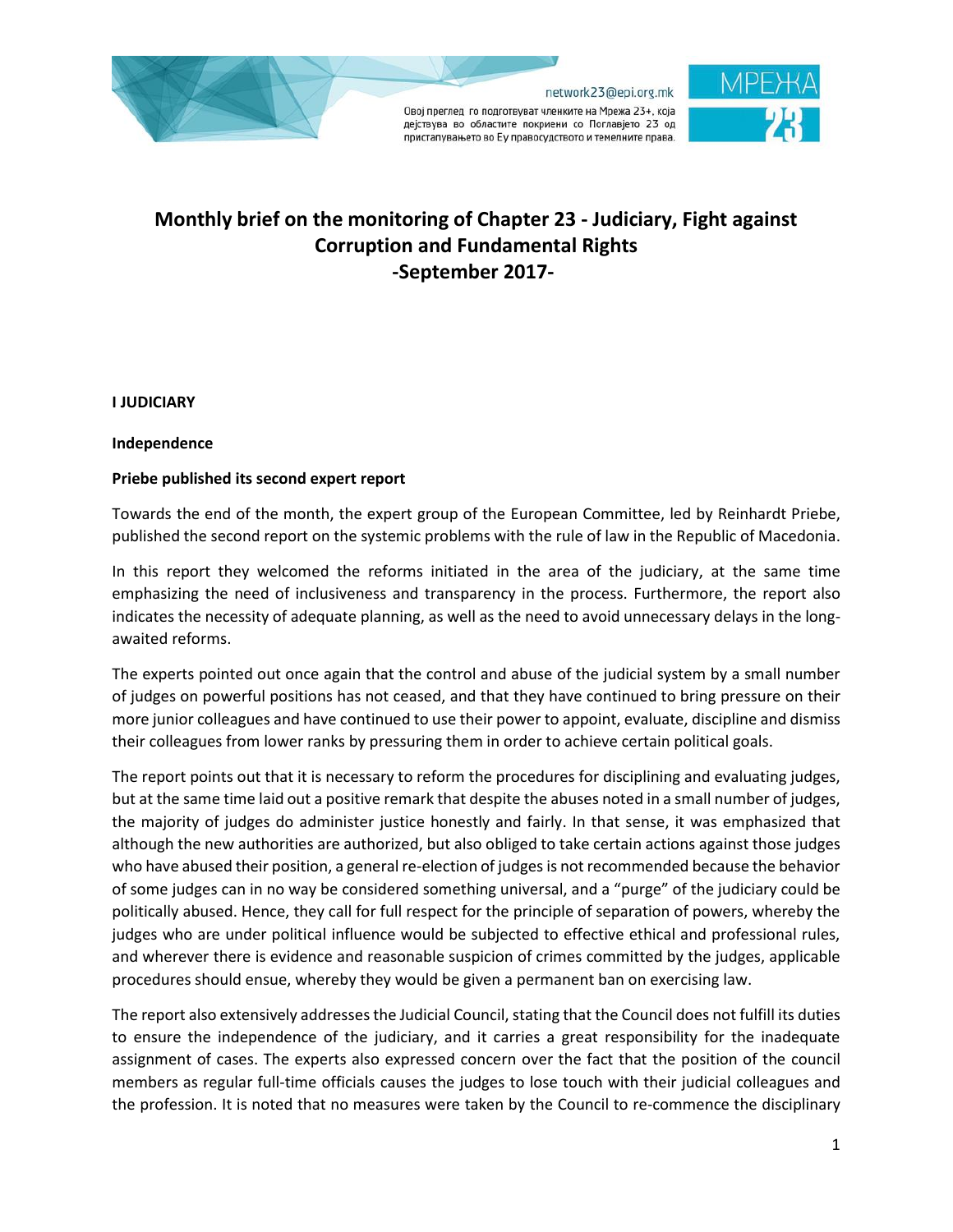



proceedings which lead to the dismissal of certain judges, as well as measures for implementation of the judgments of the European Court of Human Rights, which established violation of Article 6 of the European Convention due to unfairness of proceedings.

While the Judicial Council's model is left to be defined in the Judicial Reform Strategy, the expert group proposes, in principle, an in-depth re-examination of its role and consideration of the possibility of responsibility for its members. At the same time, it restates that the existing system of measuring and evaluating the performance of judges based on quantitative criteria is to be replaced by a new system that will focus on the quality of justice, which would reduce the possibility of manipulation, while the dismissal of judges would be the last measure which would be ordered only in exceptionally serious cases. $1$ 

## **Re-evaluation of the work of court presidents**

The Judicial Council of the Republic of Macedonia informed the public that at the continuation of the 262nd Session held on 20 September 2017, decisions were made on the submitted requests for reevaluation of the work of the Presidents for 2015 and 2016. The Judicial Council excluded the public when deciding on the evaluation. <sup>2</sup>

## **Impartiality**

 $\overline{\phantom{a}}$ 

# **Necessary re-evaluation of the ACMIS system - recommended in the second Priebe Report**

In the aforementioned second expert report of the Priebe group, the experts expressed their doubts about the credibility of the ACMIS system for assignment of cases, with particular emphasis on its functioning in the Primary Court Skopje 1. According to them, there is a possibility that it has been manipulated in several ways, as follows: 1) redistribution of "ineligible" judges in other departments when sensitive subjects were to be assigned; 2) taking a sick leave or other types of leaves during the period of assignment of such cases by judges who wanted to avoid pressures; 3) the possibility that the differences in the proceedings conducted under the old and new LCPs had been taken advantage of in order to manipulate the system, and 4) abuse of the system through direct access of authorized persons, such as the presidents of the courts. Considering that there has never been a thorough oversight over the functioning of the ACMIS system, the expert group proposes to proceed with such oversight, without political interference, and, if

<sup>1</sup> [https://ec.europa.eu/neighbourhood-](https://ec.europa.eu/neighbourhood-enlargement/sites/near/files/2017.09.14_seg_report_on_systemic_rol_issues_for_publication.pdf)

[enlargement/sites/near/files/2017.09.14\\_seg\\_report\\_on\\_systemic\\_rol\\_issues\\_for\\_publication.pdf](https://ec.europa.eu/neighbourhood-enlargement/sites/near/files/2017.09.14_seg_report_on_systemic_rol_issues_for_publication.pdf) <sup>2</sup> [http://sud.mk/wps/portal/ssrm/sud/vesti/90a377ec-4d35-4bb7-975b-](http://sud.mk/wps/portal/ssrm/sud/vesti/90a377ec-4d35-4bb7-975b-8635d4dd0597/!ut/p/z1/tVPRbtMwFP0WHvLo2Int2OEtMLqq0JVpBBq_VHbipmZLnCVesvH1uBIS6gotaOAXy9I55557zzUUcA1FK0dTS2dsK-_8uxDJJrkkBPH36ANfXKQoywmeXX_8FBFG4JdDwGW04h6wypN0PovzHENxmv8ZCijK1nVuB4vBjtptmtsADQ9VgDpbatfKAI16cCZAKZKYMV0CUmEKiFIMpIwqwBNMK1JViKZsL9eVpoIFingsZZmAVEmP3qoUSIU5wCiNK8ViFKsj-8f-9vbRb06GfvBPAMS58YlzJcShxvGEF1AY1YRT2YQo5BGmOOYJJTHhLIn2CWat77uGotdb3es-fOh9sDvnuuF1gAI0TVNYW1vf6bC0TYB-RdnZwcH1IRIWvnn209lqPmPe2buIZvw6vpn76YxGTzBvbd_4Xbr5y2y8wLMKz-Y3i15Y4bT8Ff2_8uyF8otzy-VzNF_v70Xmf5htnX70Ef6LL-Z14375dun3o5NuB0y7tXD9R9SuyRuOnwy43S4dVbRuNhdvrkCxGL_5S6inKXv1Hb5HYgg!/dz/d5/L2dBISEvZ0FBIS9nQSEh/?urile=wcm%3Apath%3A%2Fsovet_mk%2Fsud%2Fpocetna%2Fvesti%2F90a377ec-4d35-4bb7-975b-8635d4dd0597)

[8635d4dd0597/!ut/p/z1/tVPRbtMwFP0WHvLo2Int2OEtMLqq0JVpBBq\\_VHbipmZLnCVesvH1uBIS6gotaOAXy9I5555](http://sud.mk/wps/portal/ssrm/sud/vesti/90a377ec-4d35-4bb7-975b-8635d4dd0597/!ut/p/z1/tVPRbtMwFP0WHvLo2Int2OEtMLqq0JVpBBq_VHbipmZLnCVesvH1uBIS6gotaOAXy9I55557zzUUcA1FK0dTS2dsK-_8uxDJJrkkBPH36ANfXKQoywmeXX_8FBFG4JdDwGW04h6wypN0PovzHENxmv8ZCijK1nVuB4vBjtptmtsADQ9VgDpbatfKAI16cCZAKZKYMV0CUmEKiFIMpIwqwBNMK1JViKZsL9eVpoIFingsZZmAVEmP3qoUSIU5wCiNK8ViFKsj-8f-9vbRb06GfvBPAMS58YlzJcShxvGEF1AY1YRT2YQo5BGmOOYJJTHhLIn2CWat77uGotdb3es-fOh9sDvnuuF1gAI0TVNYW1vf6bC0TYB-RdnZwcH1IRIWvnn209lqPmPe2buIZvw6vpn76YxGTzBvbd_4Xbr5y2y8wLMKz-Y3i15Y4bT8Ff2_8uyF8otzy-VzNF_v70Xmf5htnX70Ef6LL-Z14375dun3o5NuB0y7tXD9R9SuyRuOnwy43S4dVbRuNhdvrkCxGL_5S6inKXv1Hb5HYgg!/dz/d5/L2dBISEvZ0FBIS9nQSEh/?urile=wcm%3Apath%3A%2Fsovet_mk%2Fsud%2Fpocetna%2Fvesti%2F90a377ec-4d35-4bb7-975b-8635d4dd0597) [7zzUUcA1FK0dTS2dsK-](http://sud.mk/wps/portal/ssrm/sud/vesti/90a377ec-4d35-4bb7-975b-8635d4dd0597/!ut/p/z1/tVPRbtMwFP0WHvLo2Int2OEtMLqq0JVpBBq_VHbipmZLnCVesvH1uBIS6gotaOAXy9I55557zzUUcA1FK0dTS2dsK-_8uxDJJrkkBPH36ANfXKQoywmeXX_8FBFG4JdDwGW04h6wypN0PovzHENxmv8ZCijK1nVuB4vBjtptmtsADQ9VgDpbatfKAI16cCZAKZKYMV0CUmEKiFIMpIwqwBNMK1JViKZsL9eVpoIFingsZZmAVEmP3qoUSIU5wCiNK8ViFKsj-8f-9vbRb06GfvBPAMS58YlzJcShxvGEF1AY1YRT2YQo5BGmOOYJJTHhLIn2CWat77uGotdb3es-fOh9sDvnuuF1gAI0TVNYW1vf6bC0TYB-RdnZwcH1IRIWvnn209lqPmPe2buIZvw6vpn76YxGTzBvbd_4Xbr5y2y8wLMKz-Y3i15Y4bT8Ff2_8uyF8otzy-VzNF_v70Xmf5htnX70Ef6LL-Z14375dun3o5NuB0y7tXD9R9SuyRuOnwy43S4dVbRuNhdvrkCxGL_5S6inKXv1Hb5HYgg!/dz/d5/L2dBISEvZ0FBIS9nQSEh/?urile=wcm%3Apath%3A%2Fsovet_mk%2Fsud%2Fpocetna%2Fvesti%2F90a377ec-4d35-4bb7-975b-8635d4dd0597)

[\\_8uxDJJrkkBPH36ANfXKQoywmeXX\\_8FBFG4JdDwGW04h6wypN0PovzHENxmv8ZCijK1nVuB4vBjtptmtsADQ9VgDpb](http://sud.mk/wps/portal/ssrm/sud/vesti/90a377ec-4d35-4bb7-975b-8635d4dd0597/!ut/p/z1/tVPRbtMwFP0WHvLo2Int2OEtMLqq0JVpBBq_VHbipmZLnCVesvH1uBIS6gotaOAXy9I55557zzUUcA1FK0dTS2dsK-_8uxDJJrkkBPH36ANfXKQoywmeXX_8FBFG4JdDwGW04h6wypN0PovzHENxmv8ZCijK1nVuB4vBjtptmtsADQ9VgDpbatfKAI16cCZAKZKYMV0CUmEKiFIMpIwqwBNMK1JViKZsL9eVpoIFingsZZmAVEmP3qoUSIU5wCiNK8ViFKsj-8f-9vbRb06GfvBPAMS58YlzJcShxvGEF1AY1YRT2YQo5BGmOOYJJTHhLIn2CWat77uGotdb3es-fOh9sDvnuuF1gAI0TVNYW1vf6bC0TYB-RdnZwcH1IRIWvnn209lqPmPe2buIZvw6vpn76YxGTzBvbd_4Xbr5y2y8wLMKz-Y3i15Y4bT8Ff2_8uyF8otzy-VzNF_v70Xmf5htnX70Ef6LL-Z14375dun3o5NuB0y7tXD9R9SuyRuOnwy43S4dVbRuNhdvrkCxGL_5S6inKXv1Hb5HYgg!/dz/d5/L2dBISEvZ0FBIS9nQSEh/?urile=wcm%3Apath%3A%2Fsovet_mk%2Fsud%2Fpocetna%2Fvesti%2F90a377ec-4d35-4bb7-975b-8635d4dd0597) [atfKAI16cCZAKZKYMV0CUmEKiFIMpIwqwBNMK1JViKZsL9eVpoIFingsZZmAVEmP3qoUSIU5wCiNK8ViFKsj-8f-](http://sud.mk/wps/portal/ssrm/sud/vesti/90a377ec-4d35-4bb7-975b-8635d4dd0597/!ut/p/z1/tVPRbtMwFP0WHvLo2Int2OEtMLqq0JVpBBq_VHbipmZLnCVesvH1uBIS6gotaOAXy9I55557zzUUcA1FK0dTS2dsK-_8uxDJJrkkBPH36ANfXKQoywmeXX_8FBFG4JdDwGW04h6wypN0PovzHENxmv8ZCijK1nVuB4vBjtptmtsADQ9VgDpbatfKAI16cCZAKZKYMV0CUmEKiFIMpIwqwBNMK1JViKZsL9eVpoIFingsZZmAVEmP3qoUSIU5wCiNK8ViFKsj-8f-9vbRb06GfvBPAMS58YlzJcShxvGEF1AY1YRT2YQo5BGmOOYJJTHhLIn2CWat77uGotdb3es-fOh9sDvnuuF1gAI0TVNYW1vf6bC0TYB-RdnZwcH1IRIWvnn209lqPmPe2buIZvw6vpn76YxGTzBvbd_4Xbr5y2y8wLMKz-Y3i15Y4bT8Ff2_8uyF8otzy-VzNF_v70Xmf5htnX70Ef6LL-Z14375dun3o5NuB0y7tXD9R9SuyRuOnwy43S4dVbRuNhdvrkCxGL_5S6inKXv1Hb5HYgg!/dz/d5/L2dBISEvZ0FBIS9nQSEh/?urile=wcm%3Apath%3A%2Fsovet_mk%2Fsud%2Fpocetna%2Fvesti%2F90a377ec-4d35-4bb7-975b-8635d4dd0597)[9vbRb06GfvBPAMS58YlzJcShxvGEF1AY1YRT2YQo5BGmOOYJJTHhLIn2CWat77uGotdb3es-](http://sud.mk/wps/portal/ssrm/sud/vesti/90a377ec-4d35-4bb7-975b-8635d4dd0597/!ut/p/z1/tVPRbtMwFP0WHvLo2Int2OEtMLqq0JVpBBq_VHbipmZLnCVesvH1uBIS6gotaOAXy9I55557zzUUcA1FK0dTS2dsK-_8uxDJJrkkBPH36ANfXKQoywmeXX_8FBFG4JdDwGW04h6wypN0PovzHENxmv8ZCijK1nVuB4vBjtptmtsADQ9VgDpbatfKAI16cCZAKZKYMV0CUmEKiFIMpIwqwBNMK1JViKZsL9eVpoIFingsZZmAVEmP3qoUSIU5wCiNK8ViFKsj-8f-9vbRb06GfvBPAMS58YlzJcShxvGEF1AY1YRT2YQo5BGmOOYJJTHhLIn2CWat77uGotdb3es-fOh9sDvnuuF1gAI0TVNYW1vf6bC0TYB-RdnZwcH1IRIWvnn209lqPmPe2buIZvw6vpn76YxGTzBvbd_4Xbr5y2y8wLMKz-Y3i15Y4bT8Ff2_8uyF8otzy-VzNF_v70Xmf5htnX70Ef6LL-Z14375dun3o5NuB0y7tXD9R9SuyRuOnwy43S4dVbRuNhdvrkCxGL_5S6inKXv1Hb5HYgg!/dz/d5/L2dBISEvZ0FBIS9nQSEh/?urile=wcm%3Apath%3A%2Fsovet_mk%2Fsud%2Fpocetna%2Fvesti%2F90a377ec-4d35-4bb7-975b-8635d4dd0597)

[fOh9sDvnuuF1gAI0TVNYW1vf6bC0TYB-](http://sud.mk/wps/portal/ssrm/sud/vesti/90a377ec-4d35-4bb7-975b-8635d4dd0597/!ut/p/z1/tVPRbtMwFP0WHvLo2Int2OEtMLqq0JVpBBq_VHbipmZLnCVesvH1uBIS6gotaOAXy9I55557zzUUcA1FK0dTS2dsK-_8uxDJJrkkBPH36ANfXKQoywmeXX_8FBFG4JdDwGW04h6wypN0PovzHENxmv8ZCijK1nVuB4vBjtptmtsADQ9VgDpbatfKAI16cCZAKZKYMV0CUmEKiFIMpIwqwBNMK1JViKZsL9eVpoIFingsZZmAVEmP3qoUSIU5wCiNK8ViFKsj-8f-9vbRb06GfvBPAMS58YlzJcShxvGEF1AY1YRT2YQo5BGmOOYJJTHhLIn2CWat77uGotdb3es-fOh9sDvnuuF1gAI0TVNYW1vf6bC0TYB-RdnZwcH1IRIWvnn209lqPmPe2buIZvw6vpn76YxGTzBvbd_4Xbr5y2y8wLMKz-Y3i15Y4bT8Ff2_8uyF8otzy-VzNF_v70Xmf5htnX70Ef6LL-Z14375dun3o5NuB0y7tXD9R9SuyRuOnwy43S4dVbRuNhdvrkCxGL_5S6inKXv1Hb5HYgg!/dz/d5/L2dBISEvZ0FBIS9nQSEh/?urile=wcm%3Apath%3A%2Fsovet_mk%2Fsud%2Fpocetna%2Fvesti%2F90a377ec-4d35-4bb7-975b-8635d4dd0597)

[RdnZwcH1IRIWvnn209lqPmPe2buIZvw6vpn76YxGTzBvbd\\_4Xbr5y2y8wLMKz-Y3i15Y4bT8Ff2\\_8uyF8otzy-](http://sud.mk/wps/portal/ssrm/sud/vesti/90a377ec-4d35-4bb7-975b-8635d4dd0597/!ut/p/z1/tVPRbtMwFP0WHvLo2Int2OEtMLqq0JVpBBq_VHbipmZLnCVesvH1uBIS6gotaOAXy9I55557zzUUcA1FK0dTS2dsK-_8uxDJJrkkBPH36ANfXKQoywmeXX_8FBFG4JdDwGW04h6wypN0PovzHENxmv8ZCijK1nVuB4vBjtptmtsADQ9VgDpbatfKAI16cCZAKZKYMV0CUmEKiFIMpIwqwBNMK1JViKZsL9eVpoIFingsZZmAVEmP3qoUSIU5wCiNK8ViFKsj-8f-9vbRb06GfvBPAMS58YlzJcShxvGEF1AY1YRT2YQo5BGmOOYJJTHhLIn2CWat77uGotdb3es-fOh9sDvnuuF1gAI0TVNYW1vf6bC0TYB-RdnZwcH1IRIWvnn209lqPmPe2buIZvw6vpn76YxGTzBvbd_4Xbr5y2y8wLMKz-Y3i15Y4bT8Ff2_8uyF8otzy-VzNF_v70Xmf5htnX70Ef6LL-Z14375dun3o5NuB0y7tXD9R9SuyRuOnwy43S4dVbRuNhdvrkCxGL_5S6inKXv1Hb5HYgg!/dz/d5/L2dBISEvZ0FBIS9nQSEh/?urile=wcm%3Apath%3A%2Fsovet_mk%2Fsud%2Fpocetna%2Fvesti%2F90a377ec-4d35-4bb7-975b-8635d4dd0597)[VzNF\\_v70Xmf5htnX70Ef6LL-](http://sud.mk/wps/portal/ssrm/sud/vesti/90a377ec-4d35-4bb7-975b-8635d4dd0597/!ut/p/z1/tVPRbtMwFP0WHvLo2Int2OEtMLqq0JVpBBq_VHbipmZLnCVesvH1uBIS6gotaOAXy9I55557zzUUcA1FK0dTS2dsK-_8uxDJJrkkBPH36ANfXKQoywmeXX_8FBFG4JdDwGW04h6wypN0PovzHENxmv8ZCijK1nVuB4vBjtptmtsADQ9VgDpbatfKAI16cCZAKZKYMV0CUmEKiFIMpIwqwBNMK1JViKZsL9eVpoIFingsZZmAVEmP3qoUSIU5wCiNK8ViFKsj-8f-9vbRb06GfvBPAMS58YlzJcShxvGEF1AY1YRT2YQo5BGmOOYJJTHhLIn2CWat77uGotdb3es-fOh9sDvnuuF1gAI0TVNYW1vf6bC0TYB-RdnZwcH1IRIWvnn209lqPmPe2buIZvw6vpn76YxGTzBvbd_4Xbr5y2y8wLMKz-Y3i15Y4bT8Ff2_8uyF8otzy-VzNF_v70Xmf5htnX70Ef6LL-Z14375dun3o5NuB0y7tXD9R9SuyRuOnwy43S4dVbRuNhdvrkCxGL_5S6inKXv1Hb5HYgg!/dz/d5/L2dBISEvZ0FBIS9nQSEh/?urile=wcm%3Apath%3A%2Fsovet_mk%2Fsud%2Fpocetna%2Fvesti%2F90a377ec-4d35-4bb7-975b-8635d4dd0597)

[Z14375dun3o5NuB0y7tXD9R9SuyRuOnwy43S4dVbRuNhdvrkCxGL\\_5S6inKXv1Hb5HYgg!/dz/d5/L2dBISEvZ0FBIS9nQ](http://sud.mk/wps/portal/ssrm/sud/vesti/90a377ec-4d35-4bb7-975b-8635d4dd0597/!ut/p/z1/tVPRbtMwFP0WHvLo2Int2OEtMLqq0JVpBBq_VHbipmZLnCVesvH1uBIS6gotaOAXy9I55557zzUUcA1FK0dTS2dsK-_8uxDJJrkkBPH36ANfXKQoywmeXX_8FBFG4JdDwGW04h6wypN0PovzHENxmv8ZCijK1nVuB4vBjtptmtsADQ9VgDpbatfKAI16cCZAKZKYMV0CUmEKiFIMpIwqwBNMK1JViKZsL9eVpoIFingsZZmAVEmP3qoUSIU5wCiNK8ViFKsj-8f-9vbRb06GfvBPAMS58YlzJcShxvGEF1AY1YRT2YQo5BGmOOYJJTHhLIn2CWat77uGotdb3es-fOh9sDvnuuF1gAI0TVNYW1vf6bC0TYB-RdnZwcH1IRIWvnn209lqPmPe2buIZvw6vpn76YxGTzBvbd_4Xbr5y2y8wLMKz-Y3i15Y4bT8Ff2_8uyF8otzy-VzNF_v70Xmf5htnX70Ef6LL-Z14375dun3o5NuB0y7tXD9R9SuyRuOnwy43S4dVbRuNhdvrkCxGL_5S6inKXv1Hb5HYgg!/dz/d5/L2dBISEvZ0FBIS9nQSEh/?urile=wcm%3Apath%3A%2Fsovet_mk%2Fsud%2Fpocetna%2Fvesti%2F90a377ec-4d35-4bb7-975b-8635d4dd0597) [SEh/?urile=wcm%3Apath%3A%2Fsovet\\_mk%2Fsud%2Fpocetna%2Fvesti%2F90a377ec-4d35-4bb7-975b-](http://sud.mk/wps/portal/ssrm/sud/vesti/90a377ec-4d35-4bb7-975b-8635d4dd0597/!ut/p/z1/tVPRbtMwFP0WHvLo2Int2OEtMLqq0JVpBBq_VHbipmZLnCVesvH1uBIS6gotaOAXy9I55557zzUUcA1FK0dTS2dsK-_8uxDJJrkkBPH36ANfXKQoywmeXX_8FBFG4JdDwGW04h6wypN0PovzHENxmv8ZCijK1nVuB4vBjtptmtsADQ9VgDpbatfKAI16cCZAKZKYMV0CUmEKiFIMpIwqwBNMK1JViKZsL9eVpoIFingsZZmAVEmP3qoUSIU5wCiNK8ViFKsj-8f-9vbRb06GfvBPAMS58YlzJcShxvGEF1AY1YRT2YQo5BGmOOYJJTHhLIn2CWat77uGotdb3es-fOh9sDvnuuF1gAI0TVNYW1vf6bC0TYB-RdnZwcH1IRIWvnn209lqPmPe2buIZvw6vpn76YxGTzBvbd_4Xbr5y2y8wLMKz-Y3i15Y4bT8Ff2_8uyF8otzy-VzNF_v70Xmf5htnX70Ef6LL-Z14375dun3o5NuB0y7tXD9R9SuyRuOnwy43S4dVbRuNhdvrkCxGL_5S6inKXv1Hb5HYgg!/dz/d5/L2dBISEvZ0FBIS9nQSEh/?urile=wcm%3Apath%3A%2Fsovet_mk%2Fsud%2Fpocetna%2Fvesti%2F90a377ec-4d35-4bb7-975b-8635d4dd0597)[8635d4dd0597](http://sud.mk/wps/portal/ssrm/sud/vesti/90a377ec-4d35-4bb7-975b-8635d4dd0597/!ut/p/z1/tVPRbtMwFP0WHvLo2Int2OEtMLqq0JVpBBq_VHbipmZLnCVesvH1uBIS6gotaOAXy9I55557zzUUcA1FK0dTS2dsK-_8uxDJJrkkBPH36ANfXKQoywmeXX_8FBFG4JdDwGW04h6wypN0PovzHENxmv8ZCijK1nVuB4vBjtptmtsADQ9VgDpbatfKAI16cCZAKZKYMV0CUmEKiFIMpIwqwBNMK1JViKZsL9eVpoIFingsZZmAVEmP3qoUSIU5wCiNK8ViFKsj-8f-9vbRb06GfvBPAMS58YlzJcShxvGEF1AY1YRT2YQo5BGmOOYJJTHhLIn2CWat77uGotdb3es-fOh9sDvnuuF1gAI0TVNYW1vf6bC0TYB-RdnZwcH1IRIWvnn209lqPmPe2buIZvw6vpn76YxGTzBvbd_4Xbr5y2y8wLMKz-Y3i15Y4bT8Ff2_8uyF8otzy-VzNF_v70Xmf5htnX70Ef6LL-Z14375dun3o5NuB0y7tXD9R9SuyRuOnwy43S4dVbRuNhdvrkCxGL_5S6inKXv1Hb5HYgg!/dz/d5/L2dBISEvZ0FBIS9nQSEh/?urile=wcm%3Apath%3A%2Fsovet_mk%2Fsud%2Fpocetna%2Fvesti%2F90a377ec-4d35-4bb7-975b-8635d4dd0597)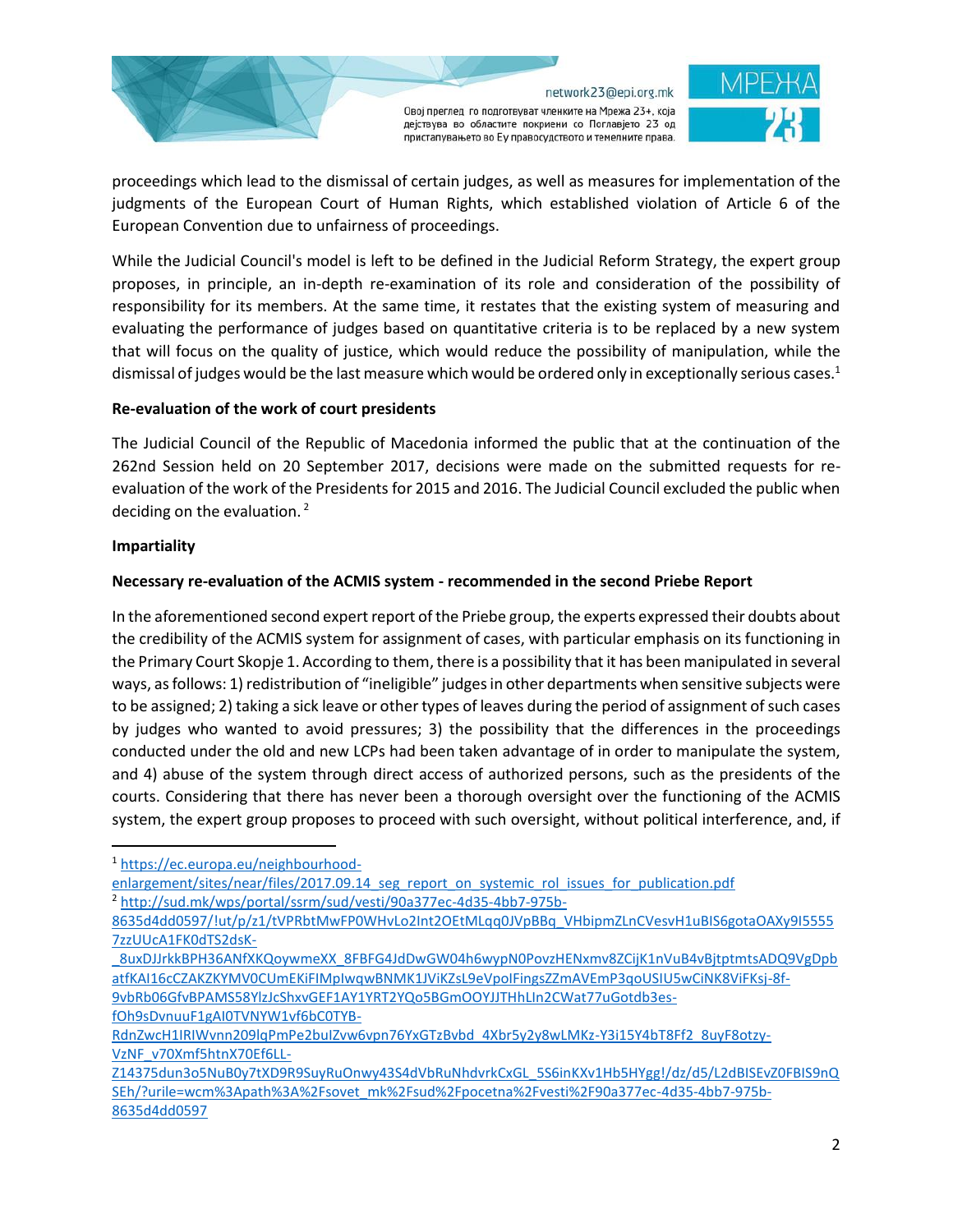



necessary, with the participation of international institutions and representatives, the purpose of the oversight being to determine possible illegal acts.

## **The Supreme Court postponed the public hearing on the "Mostrum" Case once again**

The Supreme Court of the Republic of Macedonia once again postponed the public hearing on the case of the multiple murders at Smilkovo Lake, because the conditions to hold the public hearing had not been met. More specifically, the Court reported that it received notice from one of the prisons that they had no opportunity to transport one of the defendants from the penitentiary institution.<sup>3</sup>

The public hearing was previously postponed several times, with various excuses such as sudden sick leaves of judges and the like. The hearing was scheduled for October 3, 2017.

# **Igor Jug who is suspected of being the leader of the group of thugs in the Assembly on 24 April 2017 got apprehended**

In the center of Kumanovo, Igor Jug, one of the thugs who stormed into Parliament on April 27<sup>th</sup> this year, was arrested, after being out of reach to the law enforcement authorities for a certain period of time. He was detained for taking part in the bloody events in the Macedonian Parliament on "Bloody Thursday" when he was dressed in a black shirt with the sign of the Croatian Pro-Ustasha organization "HOS".

The information was confirmed by the Ministry of Interior, which also informed the arrest was requested by the Public Prosecutor's Office on May 16 in connection to the events from the raid of the Parliament<sup>4</sup>.

Otherwise, Igor Jug is suspected of the crime "participation in a mob that will prevent an official person while performing official duty" punishable under Article 384, paragraph 1 of the Criminal Code of the Republic of Macedonia.

Several days before his arrest, the Serbian intelligence officer Goran Zivalevic, who was also in the Assembly during the raid on 27<sup>th</sup> April, singled Igor Jug out as the man who was supposed to kill SDSM leader Zoran Zaev.

 $\overline{a}$ 

<sup>3</sup> [http://www.sud.mk/wps/portal/vsrm/sud/vesti/2cd7b8a6-da7c-43b2-9a74-](http://www.sud.mk/wps/portal/vsrm/sud/vesti/2cd7b8a6-da7c-43b2-9a74-56f9c37e8bec/!ut/p/z1/rVJdT8IwFP01e2x6HWPtHgsZIIpEYcL6QrquQJV1g5Wh_nrLk4lGwOB9u8n5uOfmYI7nmBvR6JWwujRi4_aUh4uwHwRA7-CeTp46wGIgdBoxgJjg2SlAvweYn-Y_Y465NLaya5xW-2yj5aJ49aDe5x5UpVTWCA8aVVvtgS9zklERolwQiYJW5qNIkAC1w2UkW0TRTMmjXiV1jtOL0LNzAY_3wy_DwPH5OUjqLMiXxXjQI8CS-KbN6KM_Zu6HjVYHnJhyV7iXT_6YYPDD4VuIYftKh5Pyk9vwSvnhuY64EuqX7ZYz15TSWPVm8fxfquKE_d2oO1q5e4VdI22WJZ5fRK2KpKCtd2Q-Og-o383oYbosZrT-BHnt5Vk!/dz/d5/L2dBISEvZ0FBIS9nQSEh/?urile=wcm%3Apath%3A%2Fpublic_mk%2Fsud%2Fpocetna%2Fvesti%2F2cd7b8a6-da7c-43b2-9a74-56f9c37e8bec)

[<sup>56</sup>f9c37e8bec/!ut/p/z1/rVJdT8IwFP01e2x6HWPtHgsZIIpEYcL6QrquQJV1g5Wh\\_nrLk4lGwOB9u8n5uOfmYI7nmBvR6](http://www.sud.mk/wps/portal/vsrm/sud/vesti/2cd7b8a6-da7c-43b2-9a74-56f9c37e8bec/!ut/p/z1/rVJdT8IwFP01e2x6HWPtHgsZIIpEYcL6QrquQJV1g5Wh_nrLk4lGwOB9u8n5uOfmYI7nmBvR6JWwujRi4_aUh4uwHwRA7-CeTp46wGIgdBoxgJjg2SlAvweYn-Y_Y465NLaya5xW-2yj5aJ49aDe5x5UpVTWCA8aVVvtgS9zklERolwQiYJW5qNIkAC1w2UkW0TRTMmjXiV1jtOL0LNzAY_3wy_DwPH5OUjqLMiXxXjQI8CS-KbN6KM_Zu6HjVYHnJhyV7iXT_6YYPDD4VuIYftKh5Pyk9vwSvnhuY64EuqX7ZYz15TSWPVm8fxfquKE_d2oO1q5e4VdI22WJZ5fRK2KpKCtd2Q-Og-o383oYbosZrT-BHnt5Vk!/dz/d5/L2dBISEvZ0FBIS9nQSEh/?urile=wcm%3Apath%3A%2Fpublic_mk%2Fsud%2Fpocetna%2Fvesti%2F2cd7b8a6-da7c-43b2-9a74-56f9c37e8bec) [JWwujRi4\\_aUh4uwHwRA7-CeTp46wGIgdBoxgJjg2SlAvweYn-Y\\_Y465NLaya5xW-](http://www.sud.mk/wps/portal/vsrm/sud/vesti/2cd7b8a6-da7c-43b2-9a74-56f9c37e8bec/!ut/p/z1/rVJdT8IwFP01e2x6HWPtHgsZIIpEYcL6QrquQJV1g5Wh_nrLk4lGwOB9u8n5uOfmYI7nmBvR6JWwujRi4_aUh4uwHwRA7-CeTp46wGIgdBoxgJjg2SlAvweYn-Y_Y465NLaya5xW-2yj5aJ49aDe5x5UpVTWCA8aVVvtgS9zklERolwQiYJW5qNIkAC1w2UkW0TRTMmjXiV1jtOL0LNzAY_3wy_DwPH5OUjqLMiXxXjQI8CS-KbN6KM_Zu6HjVYHnJhyV7iXT_6YYPDD4VuIYftKh5Pyk9vwSvnhuY64EuqX7ZYz15TSWPVm8fxfquKE_d2oO1q5e4VdI22WJZ5fRK2KpKCtd2Q-Og-o383oYbosZrT-BHnt5Vk!/dz/d5/L2dBISEvZ0FBIS9nQSEh/?urile=wcm%3Apath%3A%2Fpublic_mk%2Fsud%2Fpocetna%2Fvesti%2F2cd7b8a6-da7c-43b2-9a74-56f9c37e8bec)

[<sup>2</sup>yj5aJ49aDe5x5UpVTWCA8aVVvtgS9zklERolwQiYJW5qNIkAC1w2UkW0TRTMmjXiV1jtOL0LNzAY\\_3wy\\_DwPH5OUjq](http://www.sud.mk/wps/portal/vsrm/sud/vesti/2cd7b8a6-da7c-43b2-9a74-56f9c37e8bec/!ut/p/z1/rVJdT8IwFP01e2x6HWPtHgsZIIpEYcL6QrquQJV1g5Wh_nrLk4lGwOB9u8n5uOfmYI7nmBvR6JWwujRi4_aUh4uwHwRA7-CeTp46wGIgdBoxgJjg2SlAvweYn-Y_Y465NLaya5xW-2yj5aJ49aDe5x5UpVTWCA8aVVvtgS9zklERolwQiYJW5qNIkAC1w2UkW0TRTMmjXiV1jtOL0LNzAY_3wy_DwPH5OUjqLMiXxXjQI8CS-KbN6KM_Zu6HjVYHnJhyV7iXT_6YYPDD4VuIYftKh5Pyk9vwSvnhuY64EuqX7ZYz15TSWPVm8fxfquKE_d2oO1q5e4VdI22WJZ5fRK2KpKCtd2Q-Og-o383oYbosZrT-BHnt5Vk!/dz/d5/L2dBISEvZ0FBIS9nQSEh/?urile=wcm%3Apath%3A%2Fpublic_mk%2Fsud%2Fpocetna%2Fvesti%2F2cd7b8a6-da7c-43b2-9a74-56f9c37e8bec) [LMiXxXjQI8CS-](http://www.sud.mk/wps/portal/vsrm/sud/vesti/2cd7b8a6-da7c-43b2-9a74-56f9c37e8bec/!ut/p/z1/rVJdT8IwFP01e2x6HWPtHgsZIIpEYcL6QrquQJV1g5Wh_nrLk4lGwOB9u8n5uOfmYI7nmBvR6JWwujRi4_aUh4uwHwRA7-CeTp46wGIgdBoxgJjg2SlAvweYn-Y_Y465NLaya5xW-2yj5aJ49aDe5x5UpVTWCA8aVVvtgS9zklERolwQiYJW5qNIkAC1w2UkW0TRTMmjXiV1jtOL0LNzAY_3wy_DwPH5OUjqLMiXxXjQI8CS-KbN6KM_Zu6HjVYHnJhyV7iXT_6YYPDD4VuIYftKh5Pyk9vwSvnhuY64EuqX7ZYz15TSWPVm8fxfquKE_d2oO1q5e4VdI22WJZ5fRK2KpKCtd2Q-Og-o383oYbosZrT-BHnt5Vk!/dz/d5/L2dBISEvZ0FBIS9nQSEh/?urile=wcm%3Apath%3A%2Fpublic_mk%2Fsud%2Fpocetna%2Fvesti%2F2cd7b8a6-da7c-43b2-9a74-56f9c37e8bec)

[KbN6KM\\_Zu6HjVYHnJhyV7iXT\\_6YYPDD4VuIYftKh5Pyk9vwSvnhuY64EuqX7ZYz15TSWPVm8fxfquKE\\_d2oO1q5e4VdI](http://www.sud.mk/wps/portal/vsrm/sud/vesti/2cd7b8a6-da7c-43b2-9a74-56f9c37e8bec/!ut/p/z1/rVJdT8IwFP01e2x6HWPtHgsZIIpEYcL6QrquQJV1g5Wh_nrLk4lGwOB9u8n5uOfmYI7nmBvR6JWwujRi4_aUh4uwHwRA7-CeTp46wGIgdBoxgJjg2SlAvweYn-Y_Y465NLaya5xW-2yj5aJ49aDe5x5UpVTWCA8aVVvtgS9zklERolwQiYJW5qNIkAC1w2UkW0TRTMmjXiV1jtOL0LNzAY_3wy_DwPH5OUjqLMiXxXjQI8CS-KbN6KM_Zu6HjVYHnJhyV7iXT_6YYPDD4VuIYftKh5Pyk9vwSvnhuY64EuqX7ZYz15TSWPVm8fxfquKE_d2oO1q5e4VdI22WJZ5fRK2KpKCtd2Q-Og-o383oYbosZrT-BHnt5Vk!/dz/d5/L2dBISEvZ0FBIS9nQSEh/?urile=wcm%3Apath%3A%2Fpublic_mk%2Fsud%2Fpocetna%2Fvesti%2F2cd7b8a6-da7c-43b2-9a74-56f9c37e8bec) [22WJZ5fRK2KpKCtd2Q-Og-o383oYbosZrT-](http://www.sud.mk/wps/portal/vsrm/sud/vesti/2cd7b8a6-da7c-43b2-9a74-56f9c37e8bec/!ut/p/z1/rVJdT8IwFP01e2x6HWPtHgsZIIpEYcL6QrquQJV1g5Wh_nrLk4lGwOB9u8n5uOfmYI7nmBvR6JWwujRi4_aUh4uwHwRA7-CeTp46wGIgdBoxgJjg2SlAvweYn-Y_Y465NLaya5xW-2yj5aJ49aDe5x5UpVTWCA8aVVvtgS9zklERolwQiYJW5qNIkAC1w2UkW0TRTMmjXiV1jtOL0LNzAY_3wy_DwPH5OUjqLMiXxXjQI8CS-KbN6KM_Zu6HjVYHnJhyV7iXT_6YYPDD4VuIYftKh5Pyk9vwSvnhuY64EuqX7ZYz15TSWPVm8fxfquKE_d2oO1q5e4VdI22WJZ5fRK2KpKCtd2Q-Og-o383oYbosZrT-BHnt5Vk!/dz/d5/L2dBISEvZ0FBIS9nQSEh/?urile=wcm%3Apath%3A%2Fpublic_mk%2Fsud%2Fpocetna%2Fvesti%2F2cd7b8a6-da7c-43b2-9a74-56f9c37e8bec)

[BHnt5Vk!/dz/d5/L2dBISEvZ0FBIS9nQSEh/?urile=wcm%3Apath%3A%2Fpublic\\_mk%2Fsud%2Fpocetna%2Fvesti%2F](http://www.sud.mk/wps/portal/vsrm/sud/vesti/2cd7b8a6-da7c-43b2-9a74-56f9c37e8bec/!ut/p/z1/rVJdT8IwFP01e2x6HWPtHgsZIIpEYcL6QrquQJV1g5Wh_nrLk4lGwOB9u8n5uOfmYI7nmBvR6JWwujRi4_aUh4uwHwRA7-CeTp46wGIgdBoxgJjg2SlAvweYn-Y_Y465NLaya5xW-2yj5aJ49aDe5x5UpVTWCA8aVVvtgS9zklERolwQiYJW5qNIkAC1w2UkW0TRTMmjXiV1jtOL0LNzAY_3wy_DwPH5OUjqLMiXxXjQI8CS-KbN6KM_Zu6HjVYHnJhyV7iXT_6YYPDD4VuIYftKh5Pyk9vwSvnhuY64EuqX7ZYz15TSWPVm8fxfquKE_d2oO1q5e4VdI22WJZ5fRK2KpKCtd2Q-Og-o383oYbosZrT-BHnt5Vk!/dz/d5/L2dBISEvZ0FBIS9nQSEh/?urile=wcm%3Apath%3A%2Fpublic_mk%2Fsud%2Fpocetna%2Fvesti%2F2cd7b8a6-da7c-43b2-9a74-56f9c37e8bec) [2cd7b8a6-da7c-43b2-9a74-56f9c37e8bec](http://www.sud.mk/wps/portal/vsrm/sud/vesti/2cd7b8a6-da7c-43b2-9a74-56f9c37e8bec/!ut/p/z1/rVJdT8IwFP01e2x6HWPtHgsZIIpEYcL6QrquQJV1g5Wh_nrLk4lGwOB9u8n5uOfmYI7nmBvR6JWwujRi4_aUh4uwHwRA7-CeTp46wGIgdBoxgJjg2SlAvweYn-Y_Y465NLaya5xW-2yj5aJ49aDe5x5UpVTWCA8aVVvtgS9zklERolwQiYJW5qNIkAC1w2UkW0TRTMmjXiV1jtOL0LNzAY_3wy_DwPH5OUjqLMiXxXjQI8CS-KbN6KM_Zu6HjVYHnJhyV7iXT_6YYPDD4VuIYftKh5Pyk9vwSvnhuY64EuqX7ZYz15TSWPVm8fxfquKE_d2oO1q5e4VdI22WJZ5fRK2KpKCtd2Q-Og-o383oYbosZrT-BHnt5Vk!/dz/d5/L2dBISEvZ0FBIS9nQSEh/?urile=wcm%3Apath%3A%2Fpublic_mk%2Fsud%2Fpocetna%2Fvesti%2F2cd7b8a6-da7c-43b2-9a74-56f9c37e8bec)

<sup>4</sup> <http://fokus.mk/vfrnhymvr-potvrdi-deka-igor-jane-e-uapsen/>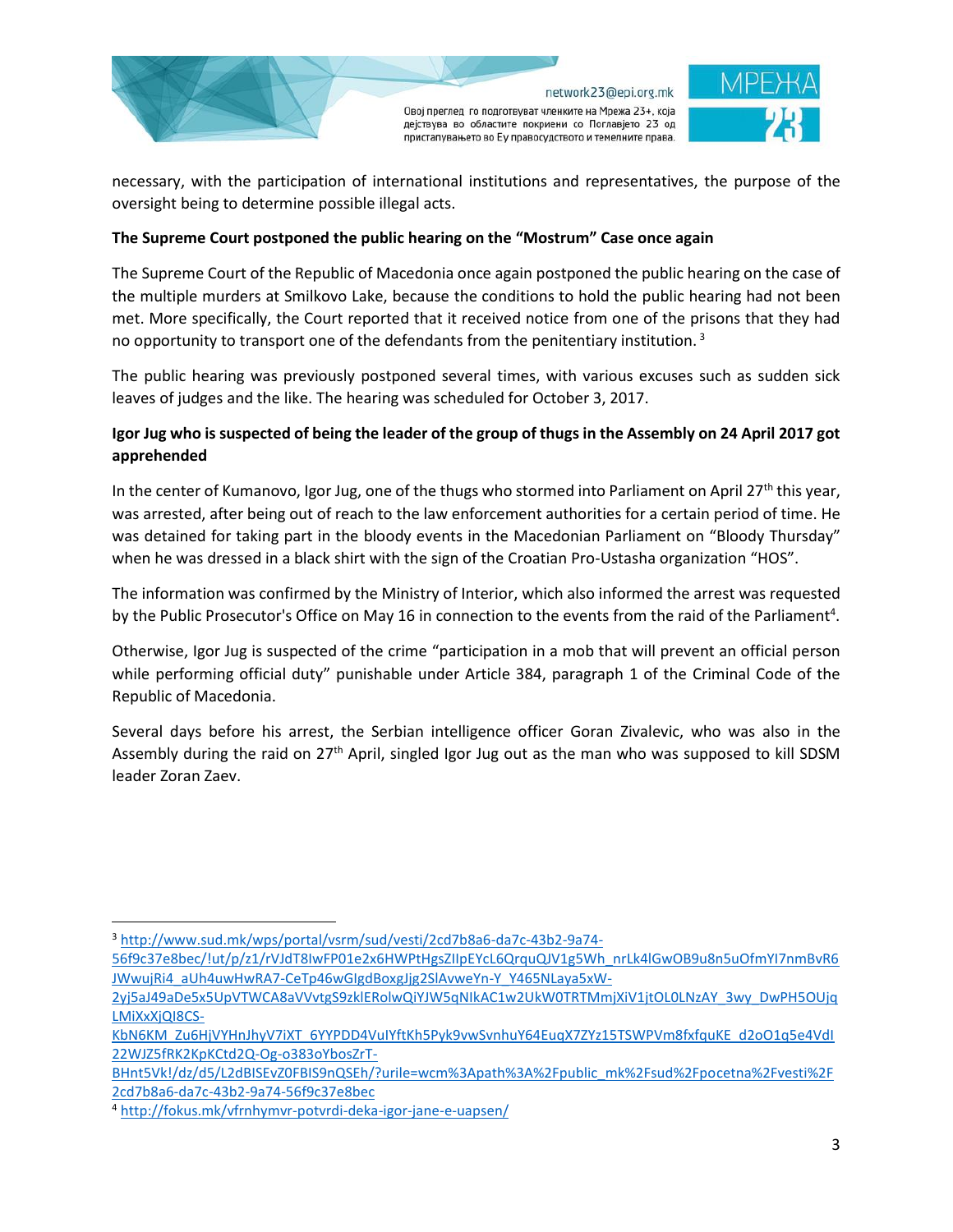

Овој преглед го подготвуват членките на Мрежа 23+, која дејствува во областите покриени со Поглавјето 23 од пристапувањето во Еу правосудството и темелните права.

## **The Criminal Court imposed detention to the Mayor of Pustec, Edmond Temelko**

The Primary Court Skopje 1 announced that the Criminal Council of the Department for Organized Crime and Corruption under the said court, acting on SPO's proposal to impose detention against the accused Edmond Temelko, in a public hearing held on 25 September 2017, immediately upon the receipt of the motion in court, adopted a decision that upheld SPO's proposal and ordered the defendant to be detained for 30 days from the date of his apprehension and deprivation of liberty, due to the reasons provided for in Article 165, paragraph 1 i. 1 of the LCP.<sup>5</sup>

He was already detained once, but then released by the Court. On July 21 2017 the Court of Appeals decided to revoke Temelko's passport and imposed an obligation on him to call in the Criminal Court once a week. Some media broadcasted information that the Interior Ministry has already apprehended Temelko, but there has been no official confirmation from the Ministry regarding this.

Temelko is one of the suspects of the Special Public Prosecutor's Office for criminal acts against the elections and voting. In the "Titanic" Case, the SPO initiated an investigative procedure for a series of electoral irregularities (criminal association, violation of the right to vote, violation of the voters' freedom to choose, destruction of electoral material and abuse of funds for the election program) related to the 2013 local elections. In February 2013, when the case was presented to the public, Prosecutor Fatime Fetai said that the persons involved in the investigation had used their influence and created a criminal group that committed crimes at the local and national levels to ensure the victory of a certain political party in the elections.

### **The Criminal Court rejected Gruevski's and Mijalkov's requests to have their passports back**

The Criminal Council of the Organized Crime and Corruption Department under the Primary Court Skopje 1 rejected former Prime Minister Nikola Gruevski's request to have his passport back, as ungrounded. Gruevski remains without a passport and has a ban on taking out a new travel document for the purpose of crossing the state border, and is also temporarily deprived of his diplomatic passport.

The decision, as announced by the Court, was adopted at a closed session, and the rejected parties have the right to appeal against this decision to the Skopje Court of Appeals within 3 days.<sup>6</sup>

 $\overline{\phantom{a}}$ 

[Xqjjh1nbcGy\\_dvcKukDZFhecXUesyLmn7HZmP7gMa9CQ9zIoyobtPgIwbYA!!/dz/d5/L2dBISEvZ0FBIS9nQSEh/?urile=](http://www.sud.mk/wps/portal/osskopje1/sud/vesti/9deab79e-33e5-47b4-bb97-67bd8b090c7f/!ut/p/z1/rVJdT8IwFP01e2x6hbF2j4UMEEWiMMf6QtqtgyrrBpSh_nrLk4lGwOB9u8n5uOfmYI7nmBvR6KWwujJi7faUB4tg4PtA7-CeTp-6wCIgdBYygIjg5BRg0AfMT_OfMcc8M7a2K5zWe7nW2aJ89WC3zz2oq0xZIzxo1M5qD8JcCUlChdpt1UE-kT6SMiQoIDKnEkLISHHUqzOd4_QidHIu4PF--GUYOD4_B0mdBfmymAz7BFgc3XQYfWxNmPtho9UBx6balu7l0z8mGP5w-BZi1LnS4aT89Da4Un50riOuhPpls-HMNaUyVr1ZPP-Xqjjh1nbcGy_dvcKukDZFhecXUesyLmn7HZmP7gMa9CQ9zIoyobtPgIwbYA!!/dz/d5/L2dBISEvZ0FBIS9nQSEh/?urile=wcm%3Apath%3A%2Fpublic_mk%2Fsud%2Fpocetna%2Fvesti%2F9deab79e-33e5-47b4-bb97-67bd8b090c7f) [wcm%3Apath%3A%2Fpublic\\_mk%2Fsud%2Fpocetna%2Fvesti%2F9deab79e-33e5-47b4-bb97-67bd8b090c7f](http://www.sud.mk/wps/portal/osskopje1/sud/vesti/9deab79e-33e5-47b4-bb97-67bd8b090c7f/!ut/p/z1/rVJdT8IwFP01e2x6hbF2j4UMEEWiMMf6QtqtgyrrBpSh_nrLk4lGwOB9u8n5uOfmYI7nmBvR6KWwujJi7faUB4tg4PtA7-CeTp-6wCIgdBYygIjg5BRg0AfMT_OfMcc8M7a2K5zWe7nW2aJ89WC3zz2oq0xZIzxo1M5qD8JcCUlChdpt1UE-kT6SMiQoIDKnEkLISHHUqzOd4_QidHIu4PF--GUYOD4_B0mdBfmymAz7BFgc3XQYfWxNmPtho9UBx6balu7l0z8mGP5w-BZi1LnS4aT89Da4Un50riOuhPpls-HMNaUyVr1ZPP-Xqjjh1nbcGy_dvcKukDZFhecXUesyLmn7HZmP7gMa9CQ9zIoyobtPgIwbYA!!/dz/d5/L2dBISEvZ0FBIS9nQSEh/?urile=wcm%3Apath%3A%2Fpublic_mk%2Fsud%2Fpocetna%2Fvesti%2F9deab79e-33e5-47b4-bb97-67bd8b090c7f) <sup>6</sup> [http://www.sud.mk/wps/portal/osskopje1/sud/vesti/a989cceb-90ec-4747-9a51-](http://www.sud.mk/wps/portal/osskopje1/sud/vesti/a989cceb-90ec-4747-9a51-e3d889b003ca/!ut/p/z1/rVJdT8IwFP01e2x6YYO1j4UMEEWiA8f6QrpSoMq6AWUov97yZKJxYPC-3eR83HNzMMczzI2o9EpYXRixcXvK2_N2PwiA3MMDiZ87wCIIyYQygCjESR2g3wPM6_kvmGMujS3tGqflIdtoOc_fPNgfFh6UhVTWCA8qtbfaA0EJlVJliIKSKAiDEFHRaiDlLwihGYAvxVmvlHqB06vQyaWA5_vhl2Hg-PwSJHUW4ZfFeNALgU2jRouRp-aYuR9WWh3x1BS73L08_mOCwQ-HbyGGrRsdauXju_aN8sNLHXEl1K_bLWeuKYWx6t3i2b9UxQk3d6PuaOXuFXaNtFkWeHYVtcynOfE_kDl1HlG_m5HjZJknZP8JHIdoqg!!/dz/d5/L2dBISEvZ0FBIS9nQSEh/?urile=wcm%3Apath%3A%2Fpublic_mk%2Fsud%2Fpocetna%2Fvesti%2Fa989cceb-90ec-4747-9a51-e3d889b003ca)

[e3d889b003ca/!ut/p/z1/rVJdT8IwFP01e2x6YYO1j4UMEEWiA8f6QrpSoMq6AWUov97yZKJxYPC-](http://www.sud.mk/wps/portal/osskopje1/sud/vesti/a989cceb-90ec-4747-9a51-e3d889b003ca/!ut/p/z1/rVJdT8IwFP01e2x6YYO1j4UMEEWiA8f6QrpSoMq6AWUov97yZKJxYPC-3eR83HNzMMczzI2o9EpYXRixcXvK2_N2PwiA3MMDiZ87wCIIyYQygCjESR2g3wPM6_kvmGMujS3tGqflIdtoOc_fPNgfFh6UhVTWCA8qtbfaA0EJlVJliIKSKAiDEFHRaiDlLwihGYAvxVmvlHqB06vQyaWA5_vhl2Hg-PwSJHUW4ZfFeNALgU2jRouRp-aYuR9WWh3x1BS73L08_mOCwQ-HbyGGrRsdauXju_aN8sNLHXEl1K_bLWeuKYWx6t3i2b9UxQk3d6PuaOXuFXaNtFkWeHYVtcynOfE_kDl1HlG_m5HjZJknZP8JHIdoqg!!/dz/d5/L2dBISEvZ0FBIS9nQSEh/?urile=wcm%3Apath%3A%2Fpublic_mk%2Fsud%2Fpocetna%2Fvesti%2Fa989cceb-90ec-4747-9a51-e3d889b003ca)[3eR83HNzMMczzI2o9EpYXRixcXvK2\\_N2PwiA3MMDiZ87wCIIyYQygCjESR2g3wPM6\\_kvmGMujS3tGqflIdtoOc\\_fPNgf](http://www.sud.mk/wps/portal/osskopje1/sud/vesti/a989cceb-90ec-4747-9a51-e3d889b003ca/!ut/p/z1/rVJdT8IwFP01e2x6YYO1j4UMEEWiA8f6QrpSoMq6AWUov97yZKJxYPC-3eR83HNzMMczzI2o9EpYXRixcXvK2_N2PwiA3MMDiZ87wCIIyYQygCjESR2g3wPM6_kvmGMujS3tGqflIdtoOc_fPNgfFh6UhVTWCA8qtbfaA0EJlVJliIKSKAiDEFHRaiDlLwihGYAvxVmvlHqB06vQyaWA5_vhl2Hg-PwSJHUW4ZfFeNALgU2jRouRp-aYuR9WWh3x1BS73L08_mOCwQ-HbyGGrRsdauXju_aN8sNLHXEl1K_bLWeuKYWx6t3i2b9UxQk3d6PuaOXuFXaNtFkWeHYVtcynOfE_kDl1HlG_m5HjZJknZP8JHIdoqg!!/dz/d5/L2dBISEvZ0FBIS9nQSEh/?urile=wcm%3Apath%3A%2Fpublic_mk%2Fsud%2Fpocetna%2Fvesti%2Fa989cceb-90ec-4747-9a51-e3d889b003ca) [Fh6UhVTWCA8qtbfaA0EJlVJliIKSKAiDEFHRaiDlLwihGYAvxVmvlHqB06vQyaWA5\\_vhl2Hg-](http://www.sud.mk/wps/portal/osskopje1/sud/vesti/a989cceb-90ec-4747-9a51-e3d889b003ca/!ut/p/z1/rVJdT8IwFP01e2x6YYO1j4UMEEWiA8f6QrpSoMq6AWUov97yZKJxYPC-3eR83HNzMMczzI2o9EpYXRixcXvK2_N2PwiA3MMDiZ87wCIIyYQygCjESR2g3wPM6_kvmGMujS3tGqflIdtoOc_fPNgfFh6UhVTWCA8qtbfaA0EJlVJliIKSKAiDEFHRaiDlLwihGYAvxVmvlHqB06vQyaWA5_vhl2Hg-PwSJHUW4ZfFeNALgU2jRouRp-aYuR9WWh3x1BS73L08_mOCwQ-HbyGGrRsdauXju_aN8sNLHXEl1K_bLWeuKYWx6t3i2b9UxQk3d6PuaOXuFXaNtFkWeHYVtcynOfE_kDl1HlG_m5HjZJknZP8JHIdoqg!!/dz/d5/L2dBISEvZ0FBIS9nQSEh/?urile=wcm%3Apath%3A%2Fpublic_mk%2Fsud%2Fpocetna%2Fvesti%2Fa989cceb-90ec-4747-9a51-e3d889b003ca)

<sup>5</sup> [http://www.sud.mk/wps/portal/osskopje1/sud/vesti/9deab79e-33e5-47b4-bb97-](http://www.sud.mk/wps/portal/osskopje1/sud/vesti/9deab79e-33e5-47b4-bb97-67bd8b090c7f/!ut/p/z1/rVJdT8IwFP01e2x6hbF2j4UMEEWiMMf6QtqtgyrrBpSh_nrLk4lGwOB9u8n5uOfmYI7nmBvR6KWwujJi7faUB4tg4PtA7-CeTp-6wCIgdBYygIjg5BRg0AfMT_OfMcc8M7a2K5zWe7nW2aJ89WC3zz2oq0xZIzxo1M5qD8JcCUlChdpt1UE-kT6SMiQoIDKnEkLISHHUqzOd4_QidHIu4PF--GUYOD4_B0mdBfmymAz7BFgc3XQYfWxNmPtho9UBx6balu7l0z8mGP5w-BZi1LnS4aT89Da4Un50riOuhPpls-HMNaUyVr1ZPP-Xqjjh1nbcGy_dvcKukDZFhecXUesyLmn7HZmP7gMa9CQ9zIoyobtPgIwbYA!!/dz/d5/L2dBISEvZ0FBIS9nQSEh/?urile=wcm%3Apath%3A%2Fpublic_mk%2Fsud%2Fpocetna%2Fvesti%2F9deab79e-33e5-47b4-bb97-67bd8b090c7f)

[<sup>67</sup>bd8b090c7f/!ut/p/z1/rVJdT8IwFP01e2x6hbF2j4UMEEWiMMf6QtqtgyrrBpSh\\_nrLk4lGwOB9u8n5uOfmYI7nmBvR](http://www.sud.mk/wps/portal/osskopje1/sud/vesti/9deab79e-33e5-47b4-bb97-67bd8b090c7f/!ut/p/z1/rVJdT8IwFP01e2x6hbF2j4UMEEWiMMf6QtqtgyrrBpSh_nrLk4lGwOB9u8n5uOfmYI7nmBvR6KWwujJi7faUB4tg4PtA7-CeTp-6wCIgdBYygIjg5BRg0AfMT_OfMcc8M7a2K5zWe7nW2aJ89WC3zz2oq0xZIzxo1M5qD8JcCUlChdpt1UE-kT6SMiQoIDKnEkLISHHUqzOd4_QidHIu4PF--GUYOD4_B0mdBfmymAz7BFgc3XQYfWxNmPtho9UBx6balu7l0z8mGP5w-BZi1LnS4aT89Da4Un50riOuhPpls-HMNaUyVr1ZPP-Xqjjh1nbcGy_dvcKukDZFhecXUesyLmn7HZmP7gMa9CQ9zIoyobtPgIwbYA!!/dz/d5/L2dBISEvZ0FBIS9nQSEh/?urile=wcm%3Apath%3A%2Fpublic_mk%2Fsud%2Fpocetna%2Fvesti%2F9deab79e-33e5-47b4-bb97-67bd8b090c7f) [6KWwujJi7faUB4tg4PtA7-CeTp-](http://www.sud.mk/wps/portal/osskopje1/sud/vesti/9deab79e-33e5-47b4-bb97-67bd8b090c7f/!ut/p/z1/rVJdT8IwFP01e2x6hbF2j4UMEEWiMMf6QtqtgyrrBpSh_nrLk4lGwOB9u8n5uOfmYI7nmBvR6KWwujJi7faUB4tg4PtA7-CeTp-6wCIgdBYygIjg5BRg0AfMT_OfMcc8M7a2K5zWe7nW2aJ89WC3zz2oq0xZIzxo1M5qD8JcCUlChdpt1UE-kT6SMiQoIDKnEkLISHHUqzOd4_QidHIu4PF--GUYOD4_B0mdBfmymAz7BFgc3XQYfWxNmPtho9UBx6balu7l0z8mGP5w-BZi1LnS4aT89Da4Un50riOuhPpls-HMNaUyVr1ZPP-Xqjjh1nbcGy_dvcKukDZFhecXUesyLmn7HZmP7gMa9CQ9zIoyobtPgIwbYA!!/dz/d5/L2dBISEvZ0FBIS9nQSEh/?urile=wcm%3Apath%3A%2Fpublic_mk%2Fsud%2Fpocetna%2Fvesti%2F9deab79e-33e5-47b4-bb97-67bd8b090c7f)

[<sup>6</sup>wCIgdBYygIjg5BRg0AfMT\\_OfMcc8M7a2K5zWe7nW2aJ89WC3zz2oq0xZIzxo1M5qD8JcCUlChdpt1UE](http://www.sud.mk/wps/portal/osskopje1/sud/vesti/9deab79e-33e5-47b4-bb97-67bd8b090c7f/!ut/p/z1/rVJdT8IwFP01e2x6hbF2j4UMEEWiMMf6QtqtgyrrBpSh_nrLk4lGwOB9u8n5uOfmYI7nmBvR6KWwujJi7faUB4tg4PtA7-CeTp-6wCIgdBYygIjg5BRg0AfMT_OfMcc8M7a2K5zWe7nW2aJ89WC3zz2oq0xZIzxo1M5qD8JcCUlChdpt1UE-kT6SMiQoIDKnEkLISHHUqzOd4_QidHIu4PF--GUYOD4_B0mdBfmymAz7BFgc3XQYfWxNmPtho9UBx6balu7l0z8mGP5w-BZi1LnS4aT89Da4Un50riOuhPpls-HMNaUyVr1ZPP-Xqjjh1nbcGy_dvcKukDZFhecXUesyLmn7HZmP7gMa9CQ9zIoyobtPgIwbYA!!/dz/d5/L2dBISEvZ0FBIS9nQSEh/?urile=wcm%3Apath%3A%2Fpublic_mk%2Fsud%2Fpocetna%2Fvesti%2F9deab79e-33e5-47b4-bb97-67bd8b090c7f)[kT6SMiQoIDKnEkLISHHUqzOd4\\_QidHIu4PF--](http://www.sud.mk/wps/portal/osskopje1/sud/vesti/9deab79e-33e5-47b4-bb97-67bd8b090c7f/!ut/p/z1/rVJdT8IwFP01e2x6hbF2j4UMEEWiMMf6QtqtgyrrBpSh_nrLk4lGwOB9u8n5uOfmYI7nmBvR6KWwujJi7faUB4tg4PtA7-CeTp-6wCIgdBYygIjg5BRg0AfMT_OfMcc8M7a2K5zWe7nW2aJ89WC3zz2oq0xZIzxo1M5qD8JcCUlChdpt1UE-kT6SMiQoIDKnEkLISHHUqzOd4_QidHIu4PF--GUYOD4_B0mdBfmymAz7BFgc3XQYfWxNmPtho9UBx6balu7l0z8mGP5w-BZi1LnS4aT89Da4Un50riOuhPpls-HMNaUyVr1ZPP-Xqjjh1nbcGy_dvcKukDZFhecXUesyLmn7HZmP7gMa9CQ9zIoyobtPgIwbYA!!/dz/d5/L2dBISEvZ0FBIS9nQSEh/?urile=wcm%3Apath%3A%2Fpublic_mk%2Fsud%2Fpocetna%2Fvesti%2F9deab79e-33e5-47b4-bb97-67bd8b090c7f)

[GUYOD4\\_B0mdBfmymAz7BFgc3XQYfWxNmPtho9UBx6balu7l0z8mGP5w-BZi1LnS4aT89Da4Un50riOuhPpls-](http://www.sud.mk/wps/portal/osskopje1/sud/vesti/9deab79e-33e5-47b4-bb97-67bd8b090c7f/!ut/p/z1/rVJdT8IwFP01e2x6hbF2j4UMEEWiMMf6QtqtgyrrBpSh_nrLk4lGwOB9u8n5uOfmYI7nmBvR6KWwujJi7faUB4tg4PtA7-CeTp-6wCIgdBYygIjg5BRg0AfMT_OfMcc8M7a2K5zWe7nW2aJ89WC3zz2oq0xZIzxo1M5qD8JcCUlChdpt1UE-kT6SMiQoIDKnEkLISHHUqzOd4_QidHIu4PF--GUYOD4_B0mdBfmymAz7BFgc3XQYfWxNmPtho9UBx6balu7l0z8mGP5w-BZi1LnS4aT89Da4Un50riOuhPpls-HMNaUyVr1ZPP-Xqjjh1nbcGy_dvcKukDZFhecXUesyLmn7HZmP7gMa9CQ9zIoyobtPgIwbYA!!/dz/d5/L2dBISEvZ0FBIS9nQSEh/?urile=wcm%3Apath%3A%2Fpublic_mk%2Fsud%2Fpocetna%2Fvesti%2F9deab79e-33e5-47b4-bb97-67bd8b090c7f)[HMNaUyVr1ZPP-](http://www.sud.mk/wps/portal/osskopje1/sud/vesti/9deab79e-33e5-47b4-bb97-67bd8b090c7f/!ut/p/z1/rVJdT8IwFP01e2x6hbF2j4UMEEWiMMf6QtqtgyrrBpSh_nrLk4lGwOB9u8n5uOfmYI7nmBvR6KWwujJi7faUB4tg4PtA7-CeTp-6wCIgdBYygIjg5BRg0AfMT_OfMcc8M7a2K5zWe7nW2aJ89WC3zz2oq0xZIzxo1M5qD8JcCUlChdpt1UE-kT6SMiQoIDKnEkLISHHUqzOd4_QidHIu4PF--GUYOD4_B0mdBfmymAz7BFgc3XQYfWxNmPtho9UBx6balu7l0z8mGP5w-BZi1LnS4aT89Da4Un50riOuhPpls-HMNaUyVr1ZPP-Xqjjh1nbcGy_dvcKukDZFhecXUesyLmn7HZmP7gMa9CQ9zIoyobtPgIwbYA!!/dz/d5/L2dBISEvZ0FBIS9nQSEh/?urile=wcm%3Apath%3A%2Fpublic_mk%2Fsud%2Fpocetna%2Fvesti%2F9deab79e-33e5-47b4-bb97-67bd8b090c7f)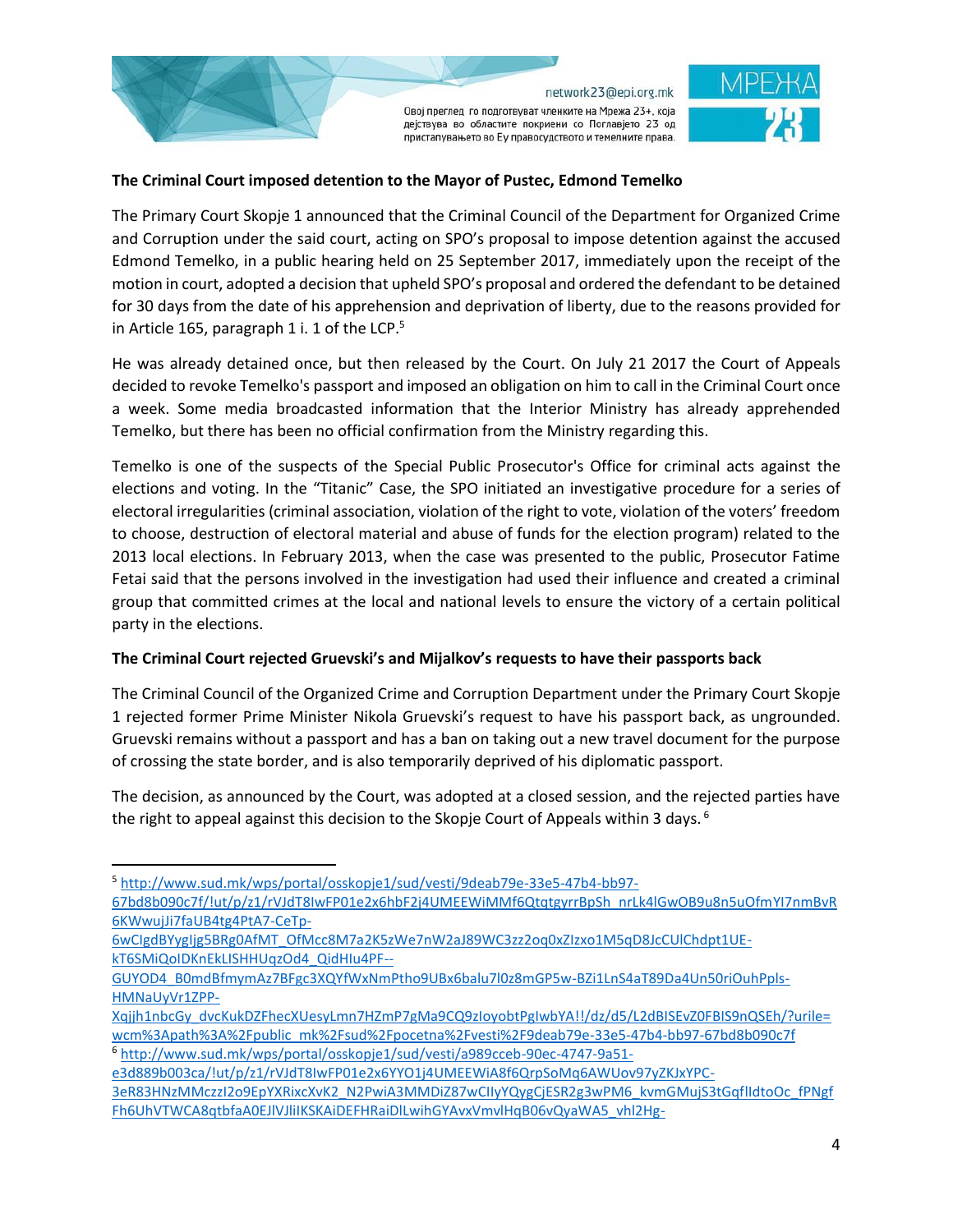



The criminal court also rejected the plea to return the passport to the former director of the secret police, Sasho Mijalkov. The court assessed his request as ungrounded as well.

With this decision of the Court, the precautionary measures - Mijalkov to call in Court once a week, as well as the temporary seizure of the passport in order to prevent him from crossing the state border and the ban on being issued a new travel or other document, remain in force.

The SPO demanded Gruevski's detention for the Titanic case, but the Primary Court Skopje 1 ordered precautionary measures. Mijalkov and Gruevski are the lead suspects in the "Target – Tvrdina" Case.

# **The Criminal Court excluded the wiretapped calls from the evidence in "Tolik", "Tenderi" and "Tortura" as illegally obtained and unusable in the proceedings**

The Evaluation Committee for the Indictment Act of the Primary Court Skopje 1, which acts ex officio in the assessment of SPO's indictment in the "Tenderi" Case, acting on the request for exclusion of the unlawfully obtained evidence from the case files, attached to the appeal against the decision, adopted a decision to exclude the evidence from the telephone calls from the case files as evidence obtained in an unlawful manner and by violating of the rights and freedoms set forth in the Constitution of the Republic of Macedonia.

The Council adopted the same decision with the same rationale at the proposal of the defense in the cases "Toplik" and "Tortura" as well<sup>7</sup>.

# **The Court of Appeals Skopje allowed the wiretapped talks to be used as evidence in the "Trista" Case**

The Criminal Council of the Skopje Court of Appeal said that after the session held on September 18, 2017, and in connection with the case known to the public as "Trista", the Criminal Council of the Skopje Court of Appeals established after the filing of an indictment against the accused Gj.P. from S, adopted a decision to uphold the appeal of the Special Public Prosecutor's Office. <sup>8</sup>

[PwSJHUW4ZfFeNALgU2jRouRp-aYuR9WWh3x1BS73L08\\_mOCwQ-](http://www.sud.mk/wps/portal/osskopje1/sud/vesti/a989cceb-90ec-4747-9a51-e3d889b003ca/!ut/p/z1/rVJdT8IwFP01e2x6YYO1j4UMEEWiA8f6QrpSoMq6AWUov97yZKJxYPC-3eR83HNzMMczzI2o9EpYXRixcXvK2_N2PwiA3MMDiZ87wCIIyYQygCjESR2g3wPM6_kvmGMujS3tGqflIdtoOc_fPNgfFh6UhVTWCA8qtbfaA0EJlVJliIKSKAiDEFHRaiDlLwihGYAvxVmvlHqB06vQyaWA5_vhl2Hg-PwSJHUW4ZfFeNALgU2jRouRp-aYuR9WWh3x1BS73L08_mOCwQ-HbyGGrRsdauXju_aN8sNLHXEl1K_bLWeuKYWx6t3i2b9UxQk3d6PuaOXuFXaNtFkWeHYVtcynOfE_kDl1HlG_m5HjZJknZP8JHIdoqg!!/dz/d5/L2dBISEvZ0FBIS9nQSEh/?urile=wcm%3Apath%3A%2Fpublic_mk%2Fsud%2Fpocetna%2Fvesti%2Fa989cceb-90ec-4747-9a51-e3d889b003ca)

[HbyGGrRsdauXju\\_aN8sNLHXEl1K\\_bLWeuKYWx6t3i2b9UxQk3d6PuaOXuFXaNtFkWeHYVtcynOfE\\_kDl1HlG\\_m5HjZJk](http://www.sud.mk/wps/portal/osskopje1/sud/vesti/a989cceb-90ec-4747-9a51-e3d889b003ca/!ut/p/z1/rVJdT8IwFP01e2x6YYO1j4UMEEWiA8f6QrpSoMq6AWUov97yZKJxYPC-3eR83HNzMMczzI2o9EpYXRixcXvK2_N2PwiA3MMDiZ87wCIIyYQygCjESR2g3wPM6_kvmGMujS3tGqflIdtoOc_fPNgfFh6UhVTWCA8qtbfaA0EJlVJliIKSKAiDEFHRaiDlLwihGYAvxVmvlHqB06vQyaWA5_vhl2Hg-PwSJHUW4ZfFeNALgU2jRouRp-aYuR9WWh3x1BS73L08_mOCwQ-HbyGGrRsdauXju_aN8sNLHXEl1K_bLWeuKYWx6t3i2b9UxQk3d6PuaOXuFXaNtFkWeHYVtcynOfE_kDl1HlG_m5HjZJknZP8JHIdoqg!!/dz/d5/L2dBISEvZ0FBIS9nQSEh/?urile=wcm%3Apath%3A%2Fpublic_mk%2Fsud%2Fpocetna%2Fvesti%2Fa989cceb-90ec-4747-9a51-e3d889b003ca) [nZP8JHIdoqg!!/dz/d5/L2dBISEvZ0FBIS9nQSEh/?urile=wcm%3Apath%3A%2Fpublic\\_mk%2Fsud%2Fpocetna%2Fvesti](http://www.sud.mk/wps/portal/osskopje1/sud/vesti/a989cceb-90ec-4747-9a51-e3d889b003ca/!ut/p/z1/rVJdT8IwFP01e2x6YYO1j4UMEEWiA8f6QrpSoMq6AWUov97yZKJxYPC-3eR83HNzMMczzI2o9EpYXRixcXvK2_N2PwiA3MMDiZ87wCIIyYQygCjESR2g3wPM6_kvmGMujS3tGqflIdtoOc_fPNgfFh6UhVTWCA8qtbfaA0EJlVJliIKSKAiDEFHRaiDlLwihGYAvxVmvlHqB06vQyaWA5_vhl2Hg-PwSJHUW4ZfFeNALgU2jRouRp-aYuR9WWh3x1BS73L08_mOCwQ-HbyGGrRsdauXju_aN8sNLHXEl1K_bLWeuKYWx6t3i2b9UxQk3d6PuaOXuFXaNtFkWeHYVtcynOfE_kDl1HlG_m5HjZJknZP8JHIdoqg!!/dz/d5/L2dBISEvZ0FBIS9nQSEh/?urile=wcm%3Apath%3A%2Fpublic_mk%2Fsud%2Fpocetna%2Fvesti%2Fa989cceb-90ec-4747-9a51-e3d889b003ca) [%2Fa989cceb-90ec-4747-9a51-e3d889b003ca](http://www.sud.mk/wps/portal/osskopje1/sud/vesti/a989cceb-90ec-4747-9a51-e3d889b003ca/!ut/p/z1/rVJdT8IwFP01e2x6YYO1j4UMEEWiA8f6QrpSoMq6AWUov97yZKJxYPC-3eR83HNzMMczzI2o9EpYXRixcXvK2_N2PwiA3MMDiZ87wCIIyYQygCjESR2g3wPM6_kvmGMujS3tGqflIdtoOc_fPNgfFh6UhVTWCA8qtbfaA0EJlVJliIKSKAiDEFHRaiDlLwihGYAvxVmvlHqB06vQyaWA5_vhl2Hg-PwSJHUW4ZfFeNALgU2jRouRp-aYuR9WWh3x1BS73L08_mOCwQ-HbyGGrRsdauXju_aN8sNLHXEl1K_bLWeuKYWx6t3i2b9UxQk3d6PuaOXuFXaNtFkWeHYVtcynOfE_kDl1HlG_m5HjZJknZP8JHIdoqg!!/dz/d5/L2dBISEvZ0FBIS9nQSEh/?urile=wcm%3Apath%3A%2Fpublic_mk%2Fsud%2Fpocetna%2Fvesti%2Fa989cceb-90ec-4747-9a51-e3d889b003ca)

<sup>7</sup> [http://www.sud.mk/wps/portal/osskopje1/sud/vesti/a989cceb-90ec-4747-9a51-](http://www.sud.mk/wps/portal/osskopje1/sud/vesti/a989cceb-90ec-4747-9a51-e3d889b003ca/!ut/p/z1/rVJdT8IwFP01e2x6YYO1j4UMEEWiA8f6QrpSoMq6AWUov97yZKJxYPC-3eR83HNzMMczzI2o9EpYXRixcXvK2_N2PwiA3MMDiZ87wCIIyYQygCjESR2g3wPM6_kvmGMujS3tGqflIdtoOc_fPNgfFh6UhVTWCA8qtbfaA0EJlVJliIKSKAiDEFHRaiDlLwihGYAvxVmvlHqB06vQyaWA5_vhl2Hg-PwSJHUW4ZfFeNALgU2jRouRp-aYuR9WWh3x1BS73L08_mOCwQ-HbyGGrRsdauXju_aN8sNLHXEl1K_bLWeuKYWx6t3i2b9UxQk3d6PuaOXuFXaNtFkWeHYVtcynOfE_kDl1HlG_m5HjZJknZP8JHIdoqg!!/dz/d5/L2dBISEvZ0FBIS9nQSEh/?urile=wcm%3Apath%3A%2Fpublic_mk%2Fsud%2Fpocetna%2Fvesti%2Fa989cceb-90ec-4747-9a51-e3d889b003ca)

[e3d889b003ca/!ut/p/z1/rVJdT8IwFP01e2x6YYO1j4UMEEWiA8f6QrpSoMq6AWUov97yZKJxYPC-](http://www.sud.mk/wps/portal/osskopje1/sud/vesti/a989cceb-90ec-4747-9a51-e3d889b003ca/!ut/p/z1/rVJdT8IwFP01e2x6YYO1j4UMEEWiA8f6QrpSoMq6AWUov97yZKJxYPC-3eR83HNzMMczzI2o9EpYXRixcXvK2_N2PwiA3MMDiZ87wCIIyYQygCjESR2g3wPM6_kvmGMujS3tGqflIdtoOc_fPNgfFh6UhVTWCA8qtbfaA0EJlVJliIKSKAiDEFHRaiDlLwihGYAvxVmvlHqB06vQyaWA5_vhl2Hg-PwSJHUW4ZfFeNALgU2jRouRp-aYuR9WWh3x1BS73L08_mOCwQ-HbyGGrRsdauXju_aN8sNLHXEl1K_bLWeuKYWx6t3i2b9UxQk3d6PuaOXuFXaNtFkWeHYVtcynOfE_kDl1HlG_m5HjZJknZP8JHIdoqg!!/dz/d5/L2dBISEvZ0FBIS9nQSEh/?urile=wcm%3Apath%3A%2Fpublic_mk%2Fsud%2Fpocetna%2Fvesti%2Fa989cceb-90ec-4747-9a51-e3d889b003ca)

[<sup>3</sup>eR83HNzMMczzI2o9EpYXRixcXvK2\\_N2PwiA3MMDiZ87wCIIyYQygCjESR2g3wPM6\\_kvmGMujS3tGqflIdtoOc\\_fPNgf](http://www.sud.mk/wps/portal/osskopje1/sud/vesti/a989cceb-90ec-4747-9a51-e3d889b003ca/!ut/p/z1/rVJdT8IwFP01e2x6YYO1j4UMEEWiA8f6QrpSoMq6AWUov97yZKJxYPC-3eR83HNzMMczzI2o9EpYXRixcXvK2_N2PwiA3MMDiZ87wCIIyYQygCjESR2g3wPM6_kvmGMujS3tGqflIdtoOc_fPNgfFh6UhVTWCA8qtbfaA0EJlVJliIKSKAiDEFHRaiDlLwihGYAvxVmvlHqB06vQyaWA5_vhl2Hg-PwSJHUW4ZfFeNALgU2jRouRp-aYuR9WWh3x1BS73L08_mOCwQ-HbyGGrRsdauXju_aN8sNLHXEl1K_bLWeuKYWx6t3i2b9UxQk3d6PuaOXuFXaNtFkWeHYVtcynOfE_kDl1HlG_m5HjZJknZP8JHIdoqg!!/dz/d5/L2dBISEvZ0FBIS9nQSEh/?urile=wcm%3Apath%3A%2Fpublic_mk%2Fsud%2Fpocetna%2Fvesti%2Fa989cceb-90ec-4747-9a51-e3d889b003ca) [Fh6UhVTWCA8qtbfaA0EJlVJliIKSKAiDEFHRaiDlLwihGYAvxVmvlHqB06vQyaWA5\\_vhl2Hg-](http://www.sud.mk/wps/portal/osskopje1/sud/vesti/a989cceb-90ec-4747-9a51-e3d889b003ca/!ut/p/z1/rVJdT8IwFP01e2x6YYO1j4UMEEWiA8f6QrpSoMq6AWUov97yZKJxYPC-3eR83HNzMMczzI2o9EpYXRixcXvK2_N2PwiA3MMDiZ87wCIIyYQygCjESR2g3wPM6_kvmGMujS3tGqflIdtoOc_fPNgfFh6UhVTWCA8qtbfaA0EJlVJliIKSKAiDEFHRaiDlLwihGYAvxVmvlHqB06vQyaWA5_vhl2Hg-PwSJHUW4ZfFeNALgU2jRouRp-aYuR9WWh3x1BS73L08_mOCwQ-HbyGGrRsdauXju_aN8sNLHXEl1K_bLWeuKYWx6t3i2b9UxQk3d6PuaOXuFXaNtFkWeHYVtcynOfE_kDl1HlG_m5HjZJknZP8JHIdoqg!!/dz/d5/L2dBISEvZ0FBIS9nQSEh/?urile=wcm%3Apath%3A%2Fpublic_mk%2Fsud%2Fpocetna%2Fvesti%2Fa989cceb-90ec-4747-9a51-e3d889b003ca)

[PwSJHUW4ZfFeNALgU2jRouRp-aYuR9WWh3x1BS73L08\\_mOCwQ-](http://www.sud.mk/wps/portal/osskopje1/sud/vesti/a989cceb-90ec-4747-9a51-e3d889b003ca/!ut/p/z1/rVJdT8IwFP01e2x6YYO1j4UMEEWiA8f6QrpSoMq6AWUov97yZKJxYPC-3eR83HNzMMczzI2o9EpYXRixcXvK2_N2PwiA3MMDiZ87wCIIyYQygCjESR2g3wPM6_kvmGMujS3tGqflIdtoOc_fPNgfFh6UhVTWCA8qtbfaA0EJlVJliIKSKAiDEFHRaiDlLwihGYAvxVmvlHqB06vQyaWA5_vhl2Hg-PwSJHUW4ZfFeNALgU2jRouRp-aYuR9WWh3x1BS73L08_mOCwQ-HbyGGrRsdauXju_aN8sNLHXEl1K_bLWeuKYWx6t3i2b9UxQk3d6PuaOXuFXaNtFkWeHYVtcynOfE_kDl1HlG_m5HjZJknZP8JHIdoqg!!/dz/d5/L2dBISEvZ0FBIS9nQSEh/?urile=wcm%3Apath%3A%2Fpublic_mk%2Fsud%2Fpocetna%2Fvesti%2Fa989cceb-90ec-4747-9a51-e3d889b003ca)

HbyGGrRsdauXju aN8sNLHXEl1K\_bLWeuKYWx6t3i2b9UxQk3d6PuaOXuFXaNtFkWeHYVtcynOfE\_kDl1HlG\_m5HjZJk [nZP8JHIdoqg!!/dz/d5/L2dBISEvZ0FBIS9nQSEh/?urile=wcm%3Apath%3A%2Fpublic\\_mk%2Fsud%2Fpocetna%2Fvesti](http://www.sud.mk/wps/portal/osskopje1/sud/vesti/a989cceb-90ec-4747-9a51-e3d889b003ca/!ut/p/z1/rVJdT8IwFP01e2x6YYO1j4UMEEWiA8f6QrpSoMq6AWUov97yZKJxYPC-3eR83HNzMMczzI2o9EpYXRixcXvK2_N2PwiA3MMDiZ87wCIIyYQygCjESR2g3wPM6_kvmGMujS3tGqflIdtoOc_fPNgfFh6UhVTWCA8qtbfaA0EJlVJliIKSKAiDEFHRaiDlLwihGYAvxVmvlHqB06vQyaWA5_vhl2Hg-PwSJHUW4ZfFeNALgU2jRouRp-aYuR9WWh3x1BS73L08_mOCwQ-HbyGGrRsdauXju_aN8sNLHXEl1K_bLWeuKYWx6t3i2b9UxQk3d6PuaOXuFXaNtFkWeHYVtcynOfE_kDl1HlG_m5HjZJknZP8JHIdoqg!!/dz/d5/L2dBISEvZ0FBIS9nQSEh/?urile=wcm%3Apath%3A%2Fpublic_mk%2Fsud%2Fpocetna%2Fvesti%2Fa989cceb-90ec-4747-9a51-e3d889b003ca) [%2Fa989cceb-90ec-4747-9a51-e3d889b003ca](http://www.sud.mk/wps/portal/osskopje1/sud/vesti/a989cceb-90ec-4747-9a51-e3d889b003ca/!ut/p/z1/rVJdT8IwFP01e2x6YYO1j4UMEEWiA8f6QrpSoMq6AWUov97yZKJxYPC-3eR83HNzMMczzI2o9EpYXRixcXvK2_N2PwiA3MMDiZ87wCIIyYQygCjESR2g3wPM6_kvmGMujS3tGqflIdtoOc_fPNgfFh6UhVTWCA8qtbfaA0EJlVJliIKSKAiDEFHRaiDlLwihGYAvxVmvlHqB06vQyaWA5_vhl2Hg-PwSJHUW4ZfFeNALgU2jRouRp-aYuR9WWh3x1BS73L08_mOCwQ-HbyGGrRsdauXju_aN8sNLHXEl1K_bLWeuKYWx6t3i2b9UxQk3d6PuaOXuFXaNtFkWeHYVtcynOfE_kDl1HlG_m5HjZJknZP8JHIdoqg!!/dz/d5/L2dBISEvZ0FBIS9nQSEh/?urile=wcm%3Apath%3A%2Fpublic_mk%2Fsud%2Fpocetna%2Fvesti%2Fa989cceb-90ec-4747-9a51-e3d889b003ca)

<sup>8</sup> [http://www.sud.mk/wps/portal/asskopje/sud/vesti/07942c21-c9fb-44ae-992a-](http://www.sud.mk/wps/portal/asskopje/sud/vesti/07942c21-c9fb-44ae-992a-5c03637e3ba6/!ut/p/z1/rVLJbsIwEP2aHC0PWZ2jQSylpagNKYkvyDEJuCVOICa0fH3NqVKrAhWd20hvmTd6mOEEM8VbueJaVopvzJ4yf-EPXRfIPTyQ6LkLtA8BmYUUoB_g-TnAcACYnee_YIaZULrWa5zW-2wjxaJ8s6DZLy2oK5FrxS1o80ZLCyAIXVvYHSTCIkOuy3MUhjZHngDHd4Lcybh_0quFXOL0KvT8UsDT_fDLUDB8dgmSGovgy2I6GgRA437Ho-TJnlLzw1bmBxyraleal0d_TDD64fAtxNi70eGsfHTn3yg_vtQRU0L5ut0yappSKZ2_a5z8S1WMsL2b9CYrcy_XayRVUeHkKmpdxiVxPpA6dh_RsJeRw6wo56T5BLLdCx4!/dz/d5/L2dBISEvZ0FBIS9nQSEh/?urile=wcm%3Apath%3A%2Fpublic_mk%2Fsud%2Fpocetna%2Fvesti%2F07942c21-c9fb-44ae-992a-5c03637e3ba6)

[<sup>5</sup>c03637e3ba6/!ut/p/z1/rVLJbsIwEP2aHC0PWZ2jQSylpagNKYkvyDEJuCVOICa0fH3NqVKrAhWd20hvmTd6mOEEM8](http://www.sud.mk/wps/portal/asskopje/sud/vesti/07942c21-c9fb-44ae-992a-5c03637e3ba6/!ut/p/z1/rVLJbsIwEP2aHC0PWZ2jQSylpagNKYkvyDEJuCVOICa0fH3NqVKrAhWd20hvmTd6mOEEM8VbueJaVopvzJ4yf-EPXRfIPTyQ6LkLtA8BmYUUoB_g-TnAcACYnee_YIaZULrWa5zW-2wjxaJ8s6DZLy2oK5FrxS1o80ZLCyAIXVvYHSTCIkOuy3MUhjZHngDHd4Lcybh_0quFXOL0KvT8UsDT_fDLUDB8dgmSGovgy2I6GgRA437Ho-TJnlLzw1bmBxyraleal0d_TDD64fAtxNi70eGsfHTn3yg_vtQRU0L5ut0yappSKZ2_a5z8S1WMsL2b9CYrcy_XayRVUeHkKmpdxiVxPpA6dh_RsJeRw6wo56T5BLLdCx4!/dz/d5/L2dBISEvZ0FBIS9nQSEh/?urile=wcm%3Apath%3A%2Fpublic_mk%2Fsud%2Fpocetna%2Fvesti%2F07942c21-c9fb-44ae-992a-5c03637e3ba6) [VbueJaVopvzJ4yf-EPXRfIPTyQ6LkLtA8BmYUUoB\\_g-TnAcACYnee\\_YIaZULrWa5zW-](http://www.sud.mk/wps/portal/asskopje/sud/vesti/07942c21-c9fb-44ae-992a-5c03637e3ba6/!ut/p/z1/rVLJbsIwEP2aHC0PWZ2jQSylpagNKYkvyDEJuCVOICa0fH3NqVKrAhWd20hvmTd6mOEEM8VbueJaVopvzJ4yf-EPXRfIPTyQ6LkLtA8BmYUUoB_g-TnAcACYnee_YIaZULrWa5zW-2wjxaJ8s6DZLy2oK5FrxS1o80ZLCyAIXVvYHSTCIkOuy3MUhjZHngDHd4Lcybh_0quFXOL0KvT8UsDT_fDLUDB8dgmSGovgy2I6GgRA437Ho-TJnlLzw1bmBxyraleal0d_TDD64fAtxNi70eGsfHTn3yg_vtQRU0L5ut0yappSKZ2_a5z8S1WMsL2b9CYrcy_XayRVUeHkKmpdxiVxPpA6dh_RsJeRw6wo56T5BLLdCx4!/dz/d5/L2dBISEvZ0FBIS9nQSEh/?urile=wcm%3Apath%3A%2Fpublic_mk%2Fsud%2Fpocetna%2Fvesti%2F07942c21-c9fb-44ae-992a-5c03637e3ba6)

[<sup>2</sup>wjxaJ8s6DZLy2oK5FrxS1o80ZLCyAIXVvYHSTCIkOuy3MUhjZHngDHd4Lcybh\\_0quFXOL0KvT8UsDT\\_fDLUDB8dgmSGo](http://www.sud.mk/wps/portal/asskopje/sud/vesti/07942c21-c9fb-44ae-992a-5c03637e3ba6/!ut/p/z1/rVLJbsIwEP2aHC0PWZ2jQSylpagNKYkvyDEJuCVOICa0fH3NqVKrAhWd20hvmTd6mOEEM8VbueJaVopvzJ4yf-EPXRfIPTyQ6LkLtA8BmYUUoB_g-TnAcACYnee_YIaZULrWa5zW-2wjxaJ8s6DZLy2oK5FrxS1o80ZLCyAIXVvYHSTCIkOuy3MUhjZHngDHd4Lcybh_0quFXOL0KvT8UsDT_fDLUDB8dgmSGovgy2I6GgRA437Ho-TJnlLzw1bmBxyraleal0d_TDD64fAtxNi70eGsfHTn3yg_vtQRU0L5ut0yappSKZ2_a5z8S1WMsL2b9CYrcy_XayRVUeHkKmpdxiVxPpA6dh_RsJeRw6wo56T5BLLdCx4!/dz/d5/L2dBISEvZ0FBIS9nQSEh/?urile=wcm%3Apath%3A%2Fpublic_mk%2Fsud%2Fpocetna%2Fvesti%2F07942c21-c9fb-44ae-992a-5c03637e3ba6) [vgy2I6GgRA437Ho-](http://www.sud.mk/wps/portal/asskopje/sud/vesti/07942c21-c9fb-44ae-992a-5c03637e3ba6/!ut/p/z1/rVLJbsIwEP2aHC0PWZ2jQSylpagNKYkvyDEJuCVOICa0fH3NqVKrAhWd20hvmTd6mOEEM8VbueJaVopvzJ4yf-EPXRfIPTyQ6LkLtA8BmYUUoB_g-TnAcACYnee_YIaZULrWa5zW-2wjxaJ8s6DZLy2oK5FrxS1o80ZLCyAIXVvYHSTCIkOuy3MUhjZHngDHd4Lcybh_0quFXOL0KvT8UsDT_fDLUDB8dgmSGovgy2I6GgRA437Ho-TJnlLzw1bmBxyraleal0d_TDD64fAtxNi70eGsfHTn3yg_vtQRU0L5ut0yappSKZ2_a5z8S1WMsL2b9CYrcy_XayRVUeHkKmpdxiVxPpA6dh_RsJeRw6wo56T5BLLdCx4!/dz/d5/L2dBISEvZ0FBIS9nQSEh/?urile=wcm%3Apath%3A%2Fpublic_mk%2Fsud%2Fpocetna%2Fvesti%2F07942c21-c9fb-44ae-992a-5c03637e3ba6)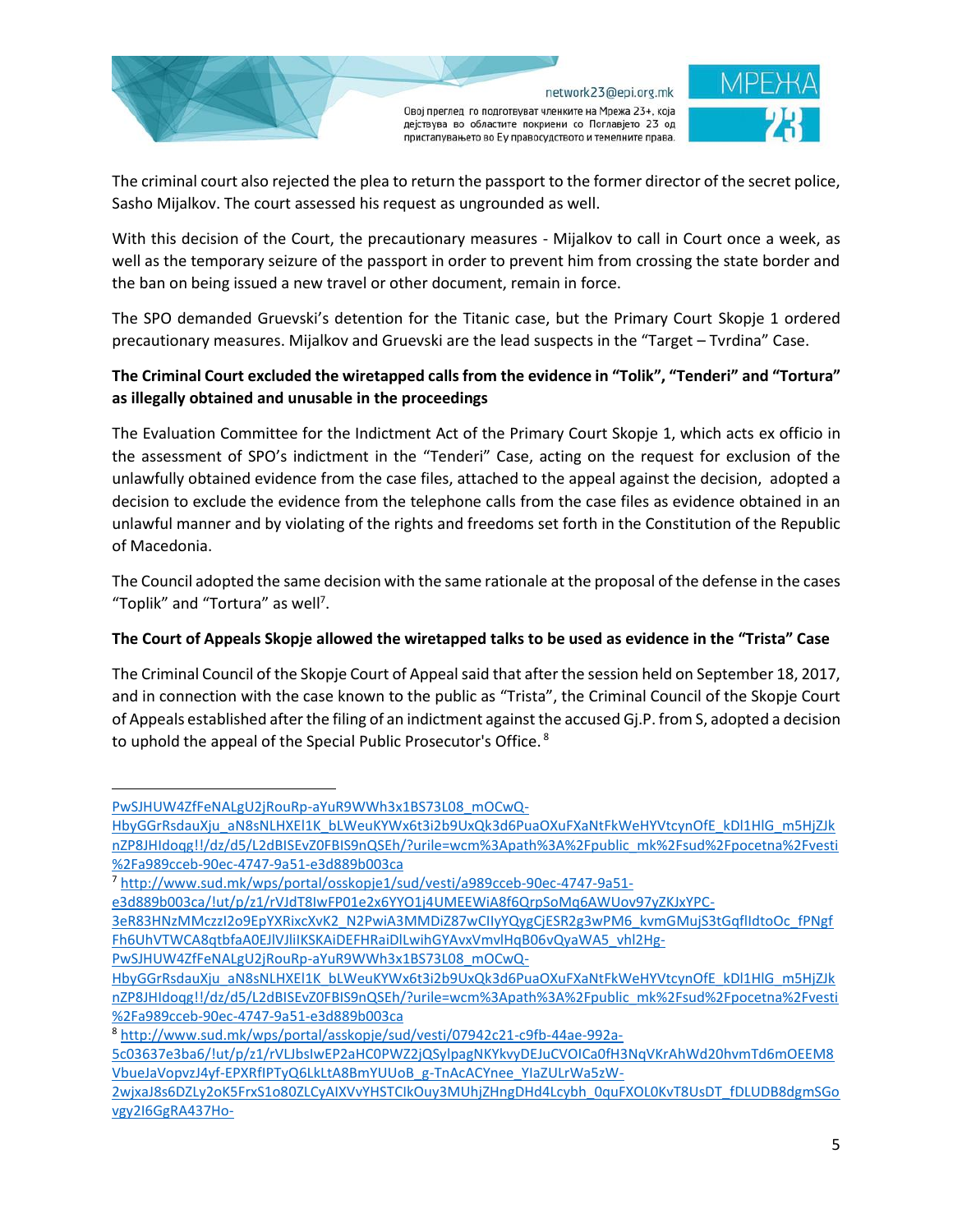Овој преглед го подготвуват членките на Мрежа 23+, која дејствува во областите покриени со Поглавјето 23 од пристапувањето во Еу правосудството и темелните права.

The wiretapped talks that the public had no opportunity to hear so far, will serve as evidence in the trial for the "Trista" case. The Skopje Court of Appeals made a merit-based decision and decided to reject the motion by the accused Gj.P. by S. to exclude the audio records from a telephone contact from the case files as evidence obtained in an unlawful manner, on the grounds that the said evidence is evidence obtained in a lawful manner and that as such it can be used as evidence in the criminal proceedings in question. This also altered the decision of the Primary Court Skopje 1 Skopje according to which the said evidence was excluded from the case file as evidence obtained in an unlawful manner.

This is the second time that the Court of Appeals decides in favour of SPO's request for the conversations from the bombs to be used as evidence. Just two months ago, the judges from this court accepted the bombs as evidence in the case known as "Slaps in the Municipality of Centar" in which the former Prime Minister Nikola Gruevski was accused that through his fellow-party member Mile Janakievski he ordered violence against the Mayor of Centar during the protests in 2013. The opposition VMRO-DPMNE then reacted that the Court of Appeals must have succumbed to political pressure from the new government, while the court explained that accepting the bombs is not something new and there is already established court practice on this. As an example they used the "Spy" Case in which illegally obtained materials were used as evidence in court hearings.

### **Competence**

 $\overline{\phantom{a}}$ 

## **The Fourth and Fifth Meetings of the Council for Reform in the Judiciary Sector Held**

At the fourth expert meeting, the members of the Council gave their final and specific remarks aimed at improving the content of the Draft Strategy and the Action Plan and recommended that the Working Group and the Ministry of Justice start with their public presentation in order to acquaint the wider public with these draft documents and provide space for proposals, remarks and amendments by all stakeholders in the process of finalization.

The Council recommended that after the completion of these activities, the procedure for adopting the Draft-Strategy with the Action Plan be continued in a transparent and inclusive manner.

The Judicial Reform Council also raised several important issues aimed at restoring the citizens' justice, and in the upcoming period they will propose serious measures and actions to the Government of the Republic of Macedonia, in order to restore the citizens' trust in the justice system.<sup>9</sup>

At the fifth meeting, the Draft Law on Pardons, the Draft Law on Amending the Law on the Judicial Council of the Republic of Macedonia and the Draft-Law on the Abolition of the Law on the Council for Establishing the Facts and Initiating a Procedure for Determining Responsibility of a Judge were considered. The Council accepted the idea of adopting these laws and concluded that the Law on Pardons should be

[TJnlLzw1bmBxyraleal0d\\_TDD64fAtxNi70eGsfHTn3yg\\_vtQRU0L5ut0yappSKZ2\\_a5z8S1WMsL2b9CYrcy\\_XayRVUeHkK](http://www.sud.mk/wps/portal/asskopje/sud/vesti/07942c21-c9fb-44ae-992a-5c03637e3ba6/!ut/p/z1/rVLJbsIwEP2aHC0PWZ2jQSylpagNKYkvyDEJuCVOICa0fH3NqVKrAhWd20hvmTd6mOEEM8VbueJaVopvzJ4yf-EPXRfIPTyQ6LkLtA8BmYUUoB_g-TnAcACYnee_YIaZULrWa5zW-2wjxaJ8s6DZLy2oK5FrxS1o80ZLCyAIXVvYHSTCIkOuy3MUhjZHngDHd4Lcybh_0quFXOL0KvT8UsDT_fDLUDB8dgmSGovgy2I6GgRA437Ho-TJnlLzw1bmBxyraleal0d_TDD64fAtxNi70eGsfHTn3yg_vtQRU0L5ut0yappSKZ2_a5z8S1WMsL2b9CYrcy_XayRVUeHkKmpdxiVxPpA6dh_RsJeRw6wo56T5BLLdCx4!/dz/d5/L2dBISEvZ0FBIS9nQSEh/?urile=wcm%3Apath%3A%2Fpublic_mk%2Fsud%2Fpocetna%2Fvesti%2F07942c21-c9fb-44ae-992a-5c03637e3ba6) [mpdxiVxPpA6dh\\_RsJeRw6wo56T5BLLdCx4!/dz/d5/L2dBISEvZ0FBIS9nQSEh/?urile=wcm%3Apath%3A%2Fpublic\\_mk](http://www.sud.mk/wps/portal/asskopje/sud/vesti/07942c21-c9fb-44ae-992a-5c03637e3ba6/!ut/p/z1/rVLJbsIwEP2aHC0PWZ2jQSylpagNKYkvyDEJuCVOICa0fH3NqVKrAhWd20hvmTd6mOEEM8VbueJaVopvzJ4yf-EPXRfIPTyQ6LkLtA8BmYUUoB_g-TnAcACYnee_YIaZULrWa5zW-2wjxaJ8s6DZLy2oK5FrxS1o80ZLCyAIXVvYHSTCIkOuy3MUhjZHngDHd4Lcybh_0quFXOL0KvT8UsDT_fDLUDB8dgmSGovgy2I6GgRA437Ho-TJnlLzw1bmBxyraleal0d_TDD64fAtxNi70eGsfHTn3yg_vtQRU0L5ut0yappSKZ2_a5z8S1WMsL2b9CYrcy_XayRVUeHkKmpdxiVxPpA6dh_RsJeRw6wo56T5BLLdCx4!/dz/d5/L2dBISEvZ0FBIS9nQSEh/?urile=wcm%3Apath%3A%2Fpublic_mk%2Fsud%2Fpocetna%2Fvesti%2F07942c21-c9fb-44ae-992a-5c03637e3ba6) [%2Fsud%2Fpocetna%2Fvesti%2F07942c21-c9fb-44ae-992a-5c03637e3ba6](http://www.sud.mk/wps/portal/asskopje/sud/vesti/07942c21-c9fb-44ae-992a-5c03637e3ba6/!ut/p/z1/rVLJbsIwEP2aHC0PWZ2jQSylpagNKYkvyDEJuCVOICa0fH3NqVKrAhWd20hvmTd6mOEEM8VbueJaVopvzJ4yf-EPXRfIPTyQ6LkLtA8BmYUUoB_g-TnAcACYnee_YIaZULrWa5zW-2wjxaJ8s6DZLy2oK5FrxS1o80ZLCyAIXVvYHSTCIkOuy3MUhjZHngDHd4Lcybh_0quFXOL0KvT8UsDT_fDLUDB8dgmSGovgy2I6GgRA437Ho-TJnlLzw1bmBxyraleal0d_TDD64fAtxNi70eGsfHTn3yg_vtQRU0L5ut0yappSKZ2_a5z8S1WMsL2b9CYrcy_XayRVUeHkKmpdxiVxPpA6dh_RsJeRw6wo56T5BLLdCx4!/dz/d5/L2dBISEvZ0FBIS9nQSEh/?urile=wcm%3Apath%3A%2Fpublic_mk%2Fsud%2Fpocetna%2Fvesti%2F07942c21-c9fb-44ae-992a-5c03637e3ba6)

<sup>9</sup> [http://www.pravda.gov.mk/novost\\_detail.asp?lang=mak&id=1383](http://www.pravda.gov.mk/novost_detail.asp?lang=mak&id=1383)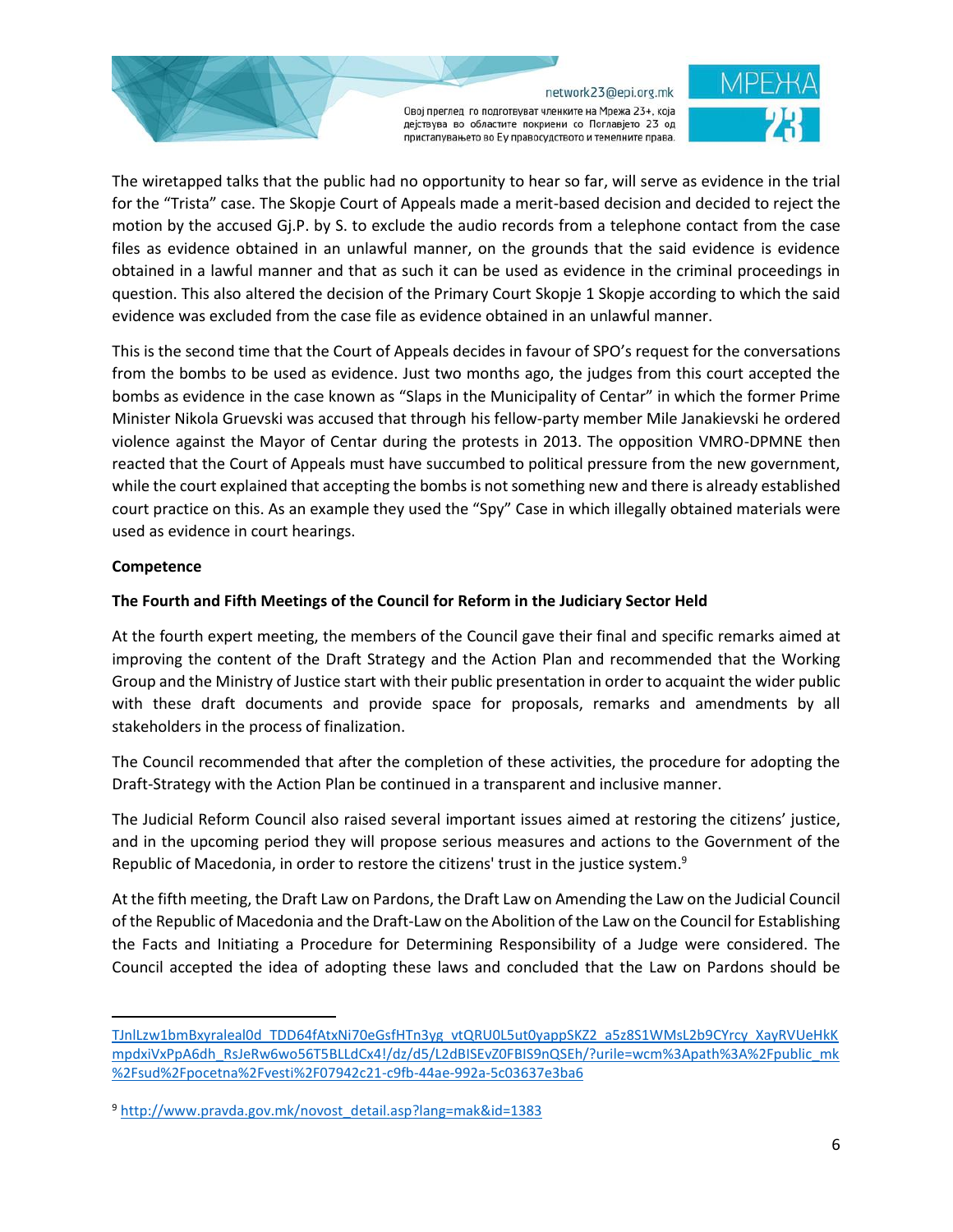



reviewed by the Council since it is still in public consideration and further changes based on possible comments and suggestions could not be excluded.

Within the framework of the meeting of the members of the Council for Judicial Reform, the issue of the so-called "political trials" was raised. The deliberations of the members of the Council were aimed at adopting a regulation that would regulate this issue as well as lead to a solution on the manner of determining whether a case of criminal prosecution would be subject to reopening of the trial.<sup>10</sup>

# **A public presentation of the Draft-Strategy for Reform of the Judicial Sector with the Action Plan for the period 2017-2021 was held**

The working group drafting the Strategy for Reform of the Judicial Sector within the Ministry of Justice held a working meeting in Ohrid where the draft strategy for reform of the judiciary sector was presented together with the Action Plan.<sup>11</sup>

Minister Saliji stressed that the Government had reached a firm decision and political consensus on implementing resolute judicial reforms. The President of the Working Group, Prof. Dr. Ana Pavlovska-Daneva presented the core of the Draft Strategy, emphasizing the key and specific guidelines for the reform of the judicial sector. Moreover, independence and impartiality, advancing the quality of the institutions that constitute the justice sector; responsibility, efficiency and transparency were listed as guiding principles in the creation of this strategic document.

# **II FIGHT AGAINST CORRUPTION**

# **SPO published the fourth report on its work**

The Special Public Prosecutor's Office (SPO) published the fourth report on its work, which informs that as many as 142 new pre-trial proceedings were registered over the past six months, 49 of which were initiated on their own initiative, while 93 cases were established based on reports by other submitters. According to the statistics presented, at the moment the prosecutors are working on a total of 99 preinvestigative procedures.<sup>12</sup>

According to the report, the new pre-investigative procedures relate to the unlawful interception of communications, as well as irregularities in relation to media financing, abuse of funds for election campaign financing, misuse of public procurement procedures, tax evasion, money laundering, various corruptive actions and various abuses of official position and powers and financial investigations. It should be borne in mind that some of the procedures were initiated before this reporting period, and some of them reached the stage of investigation in this period.

<sup>10</sup> [http://www.pravda.gov.mk/novost\\_detail.asp?lang=mak&id=1392](http://www.pravda.gov.mk/novost_detail.asp?lang=mak&id=1392)

<sup>11</sup> [http://www.pravda.gov.mk/novost\\_detail.asp?lang=mak&id=1384](http://www.pravda.gov.mk/novost_detail.asp?lang=mak&id=1384)

<sup>12</sup> [http://www.jonsk.mk/wp-](http://www.jonsk.mk/wp-content/uploads/2017/09/%D0%98%D0%97%D0%92%D0%95%D0%A8%D0%A2%D0%90%D0%88-15.09.2017.pdf)

[content/uploads/2017/09/%D0%98%D0%97%D0%92%D0%95%D0%A8%D0%A2%D0%90%D0%88-15.09.2017.pdf](http://www.jonsk.mk/wp-content/uploads/2017/09/%D0%98%D0%97%D0%92%D0%95%D0%A8%D0%A2%D0%90%D0%88-15.09.2017.pdf)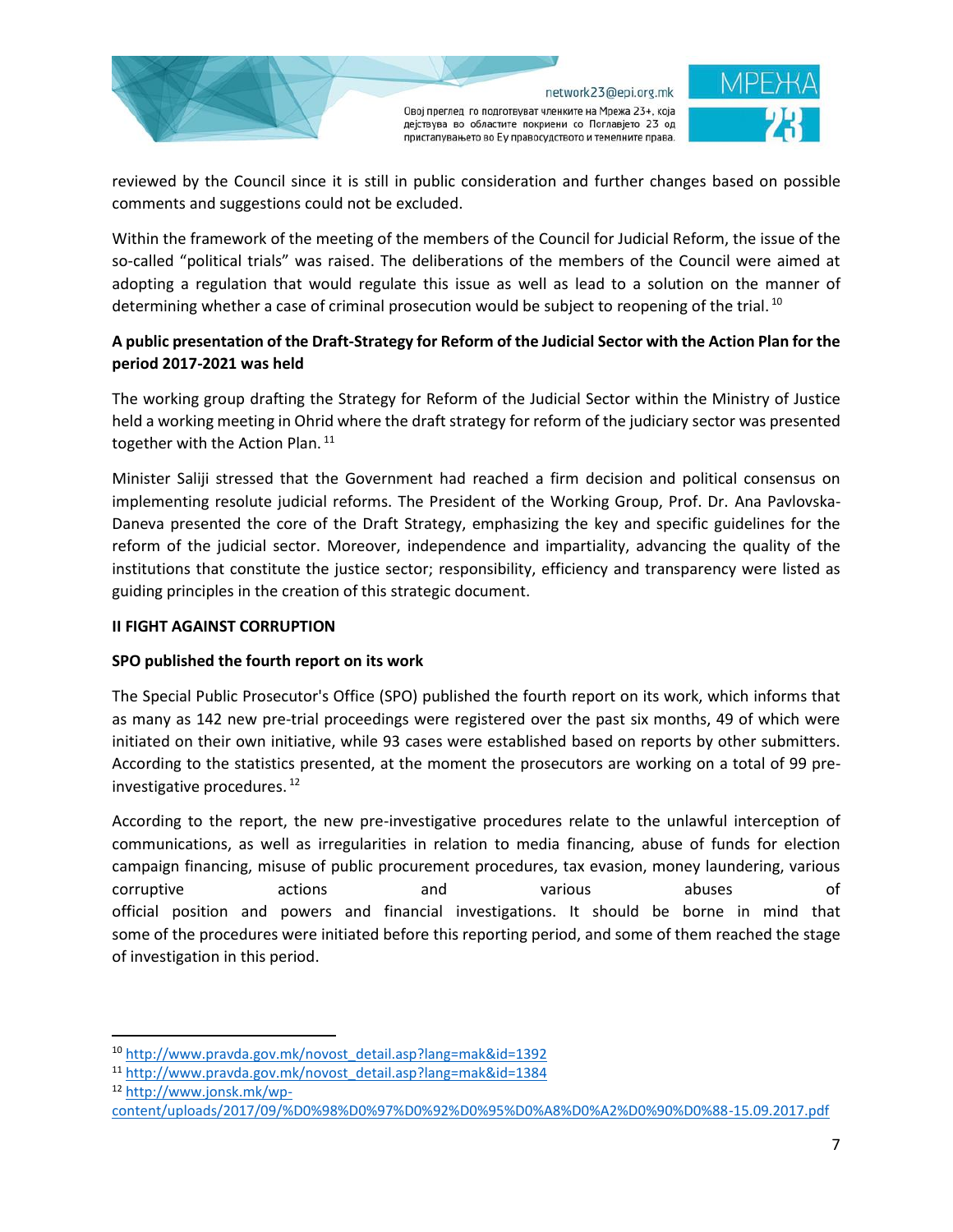

In the report, the Special Public Prosecutor Katica Janeva emphasized that they will continue to work actively in the upcoming period. She emphasized that SPO's goal is to open new investigations and take legal action aimed at investigating the crimes which are under their jurisdiction. Apart from this, there will also be emphasis on listening to and processing the audio files and initiating new pre-investigative procedures.

Janeva also reminded that during the reporting period 18 indictments in 19 cases were submitted, against a total of 120 persons.

# **Start of the review process of the implementation of the United Nations Convention against Corruption - Second cycle**

The Ministry of Justice informed that the process of reviewing the implementation of the United Nations Convention against Corruption (Second Cycle), which will cover Chapters II "Preventive Measures" and V "Property Refund", has commenced. The process, according to the Ministry, starts to be implemented by performing a self-assessment on September 18, 2017. In this context, the Ministry encouraged interested individuals and organizations to get informed about the activities within the process through the process coordinator in the Republic of Macedonia. <sup>13</sup>

# **ONGOING JUDICIAL PROCEEDINGS**

### **"Divo Naselje" - COC 127/15**

 $\overline{\phantom{a}}$ 

Over the course of September, a total of six hearings were held from the case with the working title "Divo Naselje" (on 14, 18, 20, 22, 26 and 28.09.2017). The hearings in September continued with the closing arguments. At the hearing on 28 September 2017, the closing arguments were completed, while the hearing for announcement of the verdict has been scheduled for October 17, 2017.

### **COC-95/16 – Separate procedure "Divo Naselje"**

At the hearing held on 11 September 2017, the Public Prosecutor's Office and the Defense offered additional evidence. Material evidence was proposed by the PPO (a CD from the police action and forensic expertise on the injuries of the killed), while the defense proposed hearings of witnesses (members of the Ministry of Interior present during the escape of the defendant and several politicians). The hearing scheduled for 21 September was postponed.

At the hearing held on 27 September, the court adopted a decision to accept the additional evidence proposed by PPO, and rejected the evidence proposed by the defense as there were no indications that the proposed witnesses had information of significance for the event. Then the court made a decision to

<sup>13</sup> [http://www.pravda.gov.mk/novost\\_detail.asp?lang=mak&id=1389](http://www.pravda.gov.mk/novost_detail.asp?lang=mak&id=1389)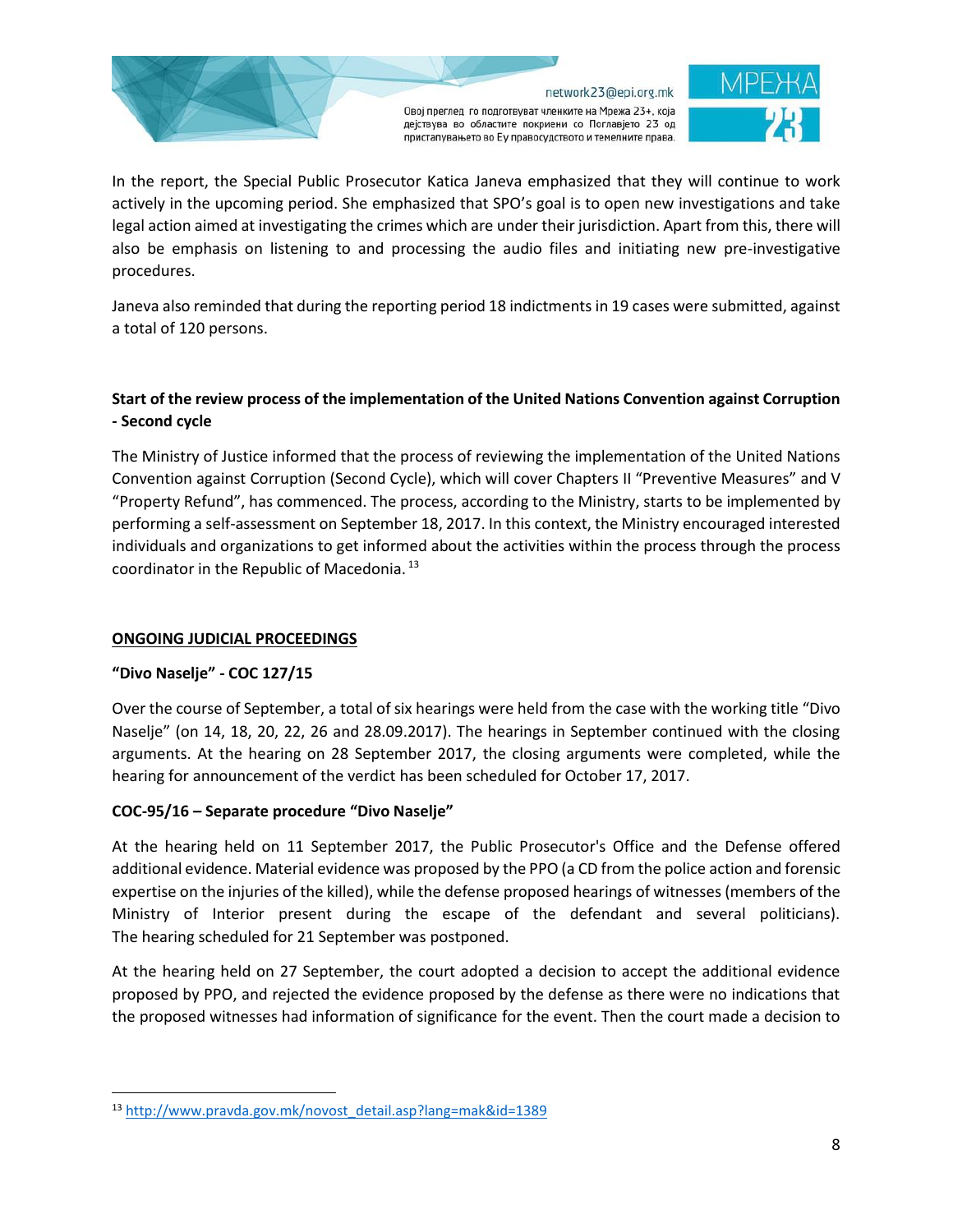

proceed and present the classified evidence (the CD from the police action), which entailed required exclusion of the public. The terms for the closing argument are yet to be set.

## **"Pavle" C-1525/16**

At the hearing held on September 1, 2017, a representative from the damaged party, the Ministry of Culture submitted a new expert statement on the damage incurred which estimates the damage to 15,600 MKD. Due to the absence of the public prosecutor, as well as a representative of the State Attorney's Office, the hearing was postponed for October 2 at 09:30 am.

## **"Rover" - C-2454/15**

The hearing from 6 September 2017 was postponed for 15 November 2017, due to the absence of the public prosecutor in the proceedings, as well as the absence of one of the defendants".

## **"Tvrdina-2" – C - 1905/16**

The hearing scheduled for 26 September 2017 was postponed as the court had not been notified by MoI that the defendant is on the run, that is, he is inaccessible to the law enforcement authorities. The next hearing was scheduled for October 2, 2017.

### **"Municipality of Centar" C 1904/16**

The hearing scheduled for 28 September 2017 for the case with the working title "Municipality of Centar" was immediately postponed due to the fact that some of the defendants were not present at the trial. The next hearing was scheduled for November 20, 2017.

### **III FUNDAMENTAL RIGHTS**

 $\overline{\phantom{a}}$ 

### **1. Freedom of expression and media pluralism**

The trend of targeting media workers continued in September as well. The vehicle of Viki Klincharova, journalist of the weekly magazine Focus, was damaged by an unknown perpetrator along the whole right side with a sharp object.  $14$  She emphasized that for years back she had received insults, slander and threats from persons who had violated the he law, and which she had exposed in the media, and more recently she was the target of verbal threats, insults and slander by a person with a criminal record for her text published in Focus. "I reported the case twice to the police within three days. When I called the police station for the second time in, the Duty Officer told me that they had not yet contacted the reported person after the first report, since the previous day was holiday. She also stressed what the police officer on duty said to her: "It's a threat when they come at you with a knife or a gun, and not if they write something to you on Facebook". The journalist said that this attitude led her to mistrust the institutions. "I cannot say with certainty whether the same person is involved in this case, whether he damaged my car, but the fact is that he managed to start a real witch hunt on social media against me, supported by

<sup>14</sup> <http://fokus.mk/oshteten-avtomobilot-na-novinarka-vo-fokus/>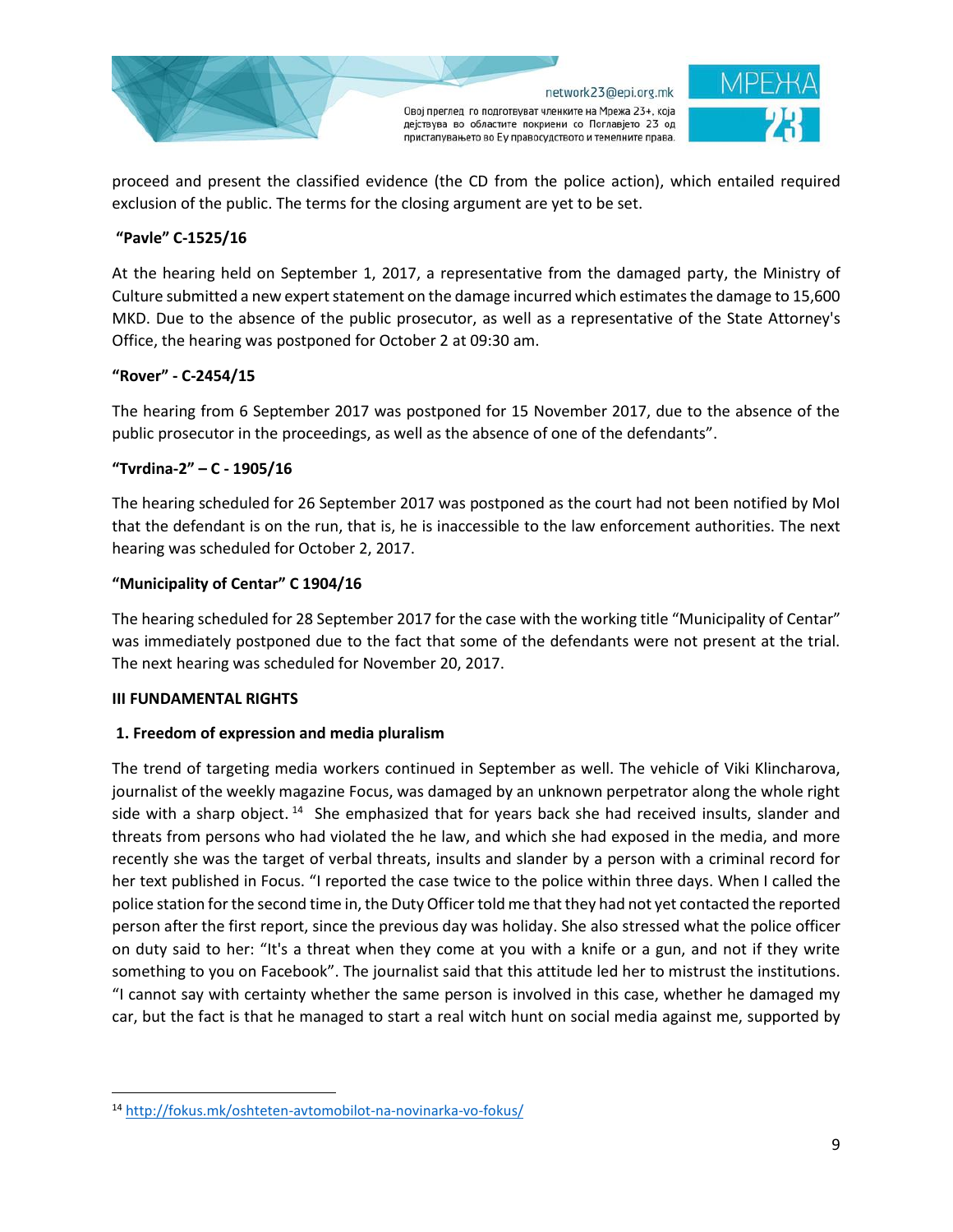

Овој преглед го подготвуват членките на Мрежа 23+, која дејствува во областите покриени со Поглавјето 23 од пристапувањето во Еу правосудството и темелните права.

his relatives, but also friends and relatives of people who have violated the law and that we have written about, and whose offences were duly recorded in the daily bulletins of the Ministry of Interior".

The AJM condemned this act as a direct attack on the freedom of speech and the right to information, and stressed that the best prevention of future attacks on journalists was the establishment of an effective institutional mechanism for the harsh punishment of the attackers. Over the past six years, AJM has registered over 50 attacks on journalists, and none of the perpetrators have been punished.<sup>15</sup>

The election campaign for local elections started on September 25, 2017. The Agency for Audio and Audiovisual Media Services, sent a letter informing the broadcasters that it will continue monitoring the election media presentation, in accordance with the provisions of the Electoral Code applied during the election campaign. <sup>16</sup> This letter includes a detailed list of the obligations of the broadcasters covering the local elections in this period of the election process.

The fourth ten-day monitoring report on media coverage for the period from 6 to 15 September 2017, by the Agency for Audio and Audiovisual Media Services, shows that most televisions and broadcasters adhere to the professional standards, some of them taking a critical position towards the government. However, in the reporting period, a deviation from these standards was spotted in several broadcasters. It is stated that "The first program of the Macedonian Radio Television - MRT 1, when informing about the political parties, fully focuses on the two major parties – the one from the opposition and the ruling one, and offers nearly no information on the other parties / independent candidates, who also prepared candidate lists and had other activities. The mode of reporting of TV Alfa and TV Nova in turn indicates a violation of the principle of objective and impartial presentation of events with equal treatment of different views and opinions, and elements that indicate possible connection of editorial policies have been observed - especially in how they address the issue of migrants, the departure of foreign investors from Macedonia, the publication of the alleged MCIC poll, which they have denied conducting, etc." <sup>17</sup>

Towards the end of the month, several civil society organizations (Eurothink - Center for European Strategies, NGO Infocentar, Transparency Macedonia and the Helsinki Committee for Human Rights) presented the third monitoring report on the work of the Agency for Audio and Audiovisual Media Services (AVMU) and the Agency for Electronic Communications (AEC), within the project "Monitoring Performance, Effectiveness, Transparency and Responsibility of Media Regulators - PROformance Watch". This third quarterly report refers to the work of AVMS and AEK in the period April - June 2017 and is prepared on the basis of the "Monitoring Matrix for the work of AVMU and AEK", 1 created in consultation with the two regulatory bodies and published in January 2017.

During the presentation, among other things, it was pointed out that the AVMS maintains a solid level of transparency and accountability, but that the need for full political and partisan independence of AVMS has emerged as an extremely important and crucial issue in this quarter as well. In that sense, it was

 $\overline{\phantom{a}}$ 

<sup>15</sup> <http://znm.org.mk/?p=3733>

<sup>&</sup>lt;sup>16</sup>[http://trinity.mk:53000/wpcontent/uploads/2017/09/Izvestuvanje\\_do\\_radiodifuzeri\\_monitoring\\_vo\\_izborna\\_ka](http://trinity.mk:53000/wpcontent/uploads/2017/09/Izvestuvanje_do_radiodifuzeri_monitoring_vo_izborna_kampanja.pdf) [mpanja.pdf](http://trinity.mk:53000/wpcontent/uploads/2017/09/Izvestuvanje_do_radiodifuzeri_monitoring_vo_izborna_kampanja.pdf)

<sup>&</sup>lt;sup>17</sup> [http://trinity.mk:53000/wp-content/uploads/2017/09/Izvestaj\\_od\\_monitoring\\_za\\_period\\_od\\_6-](http://trinity.mk:53000/wp-content/uploads/2017/09/Izvestaj_od_monitoring_za_period_od_6-15_septemvri_2017_godina.pdf)

<sup>15</sup> septemvri 2017 godina.pdf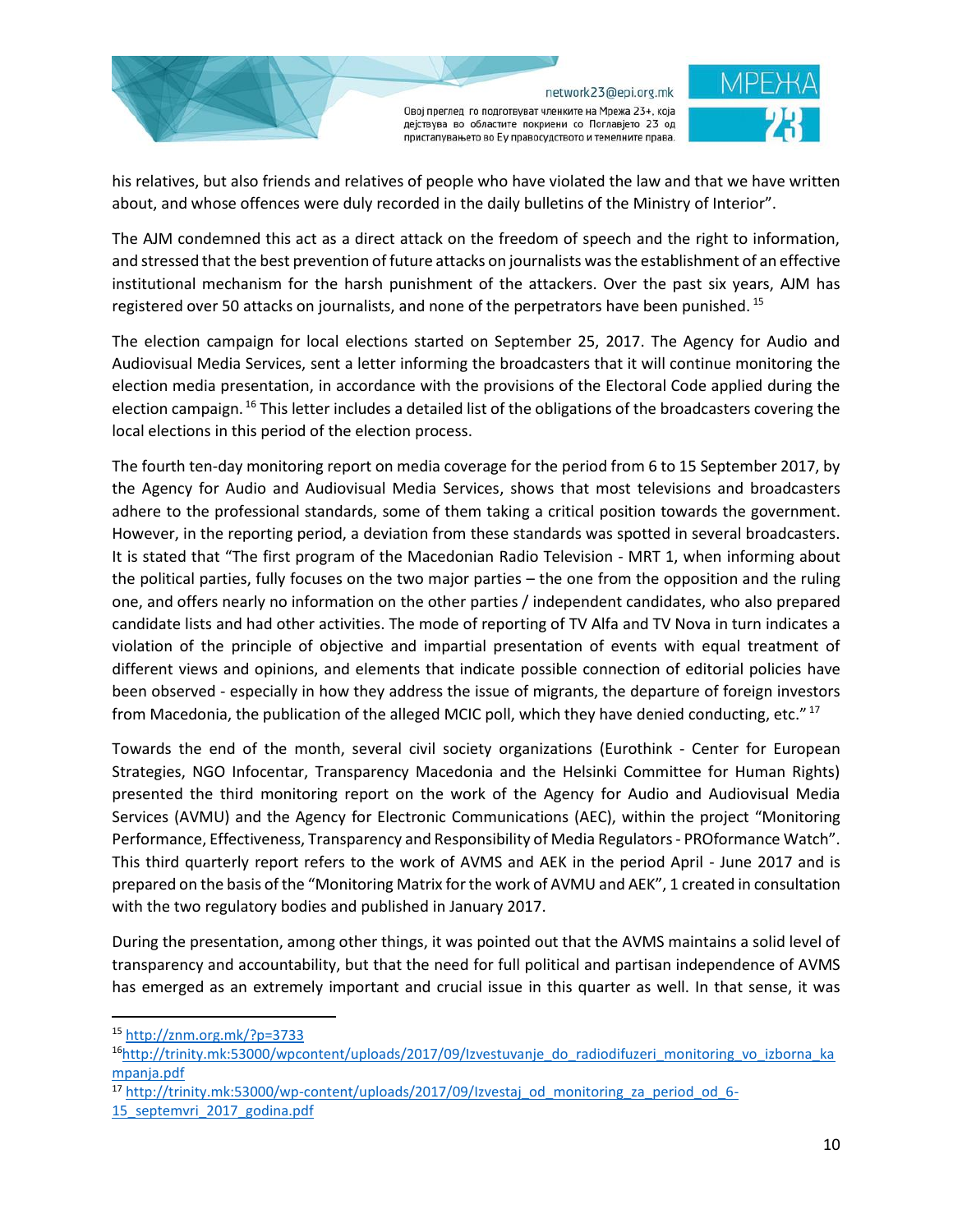

emphasized that with the Reform Plan 3-6-9 the Government encompassed AVMU i.e. announced changes in the legislation on the election of members of its Council based on merit.<sup>18</sup>

At the same time, the report noted the existence of differences in the recognition of hate speech between the AVMS, the Public Prosecutor's Office and the Commission for Protection against Discrimination (CPAD), like in the case of the news stories of Sitel TV during the parliamentary elections in 2016. In fact, what was deemed hate speech by AVMU, was just a political campaign according to CPAD. <sup>19</sup>

### **2. Discrimination**

The Ombudsperson established discrimination based on gender, sex, health, disability and religion in the textbook on "Civil Education" for the 8th grade. In the submitted complaint by the Anti-Discrimination Network regarding discriminatory content in the textbook, it is stated that through the content of one of the lessons in the textbook an attempt is made to explain women's rights through a religious standpoint, with a quotation which imposes the women's obedience to the husband, which, in addition to being discriminatory on grounds of religion and religious conviction, encourages and promotes discrimination against women and gender biases. In addition, this constitutes a violation of the principle of secularity in education, since religious texts are presented as legitimate sources of information on women's rights, which discriminate on grounds of religion and religious beliefs against women and students belonging to other religions or who are not religious.<sup>20</sup> After the procedure establishing discrimination was conducted, the Ombudsperson submitted a Recommendation on the manner of acting on the concurrent violations with specific instructions for actionsto be taken by the line ministry. The Ministry of Education and Science accepted the recommendations of the Ombudsman and decided to withdraw the disputed textbook.<sup>21</sup> The Helsinki Committee, which initiated the case, welcomed the Ombudsperson's opinion and the decision of the Minister of Education to withdraw the textbook from circulation, and appealed for this practice to continue in future for all textbooks containing discriminatory content.

During September, a case was reported in which the director of the elementary school "Bratstvo i edinstvo" from Ohrid banned two sisters – eighth grade students to attend classes because they were wearing a head scarf. The Ombudsperson reacted by condemning this action of the Ministry of Education which gave written permission to the director of the elementary school "Bratstvo I edinstvo" from Ohrid to ban the girls from attending classes and urged the school to allow them to attend school. The Ombudsperson's reaction pointed to the need for consistent compliance with the laws and obligatory implementation of the ratified international acts as an integral part of our legal order and stated that "the Constitution of the Republic of Macedonia and the European Convention on Human Rights envisage and allow freedom of religion and freedom of expression of religion, and according to the Convention on the Rights of the Child, the freedom to manifest the religion may only be regulated with the limitations provided for by law, and such restrictions are not stipulated in the Law on Primary Education and other

<sup>18</sup> <http://eurothink.mk/news/MLBQK7cCq57am35Mq>

<sup>&</sup>lt;sup>19</sup> The integral text of the report is available here:<http://eurothink.mk/gridfs/data/id/c1a0cb9ec3fbe51e998d9947>

<sup>20</sup> <http://mhc.org.mk/announcements/631?locale=mk#.WdIkl2iCzIU>

<sup>21</sup> <http://mhc.org.mk/announcements/633?locale=mk#.WdIuZ2iCzIU>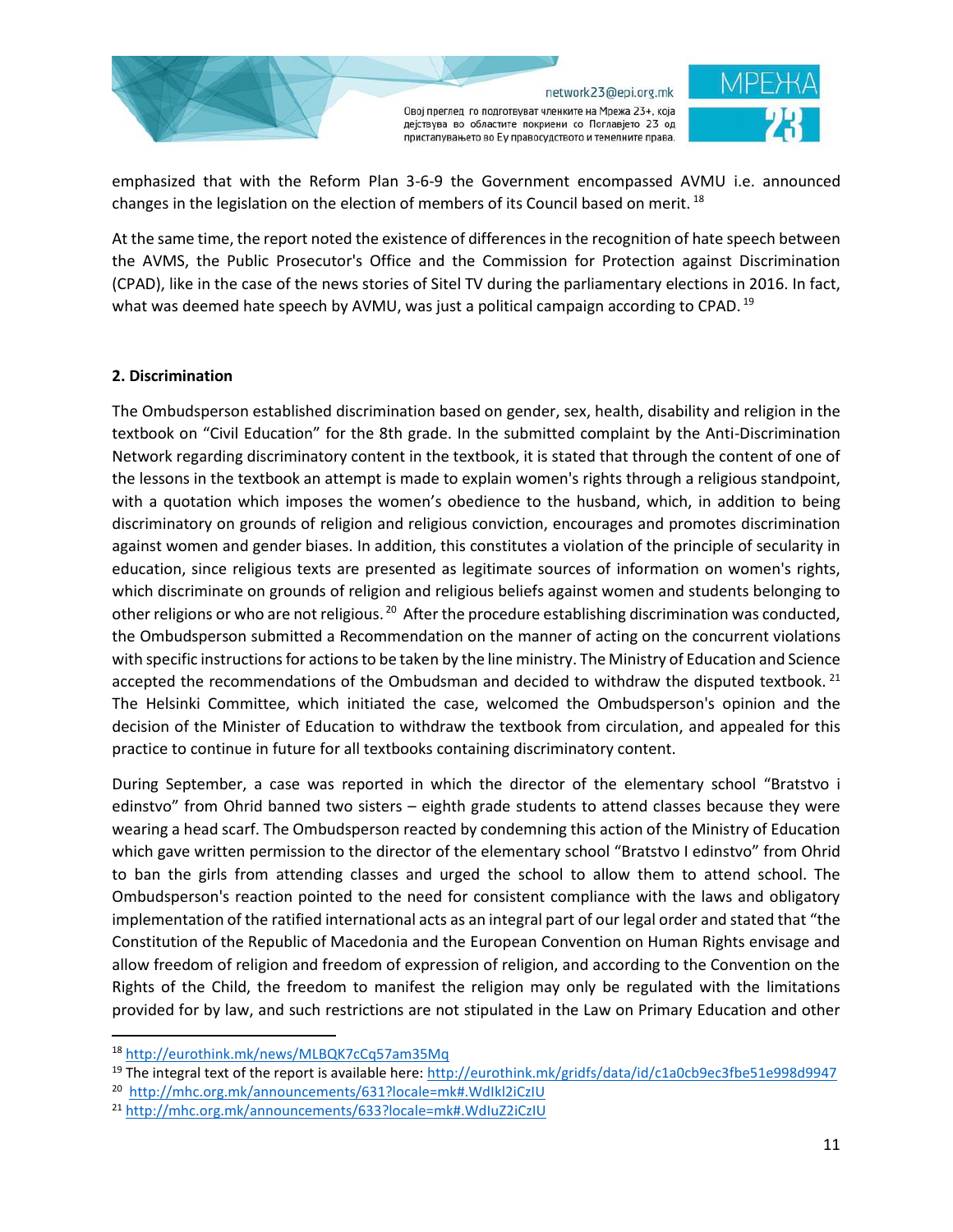

positive legal regulations".<sup>22</sup> The Ministry of Education and Science promptly reacted stating that their letter sent to the school principal was misinterpreted. The announcement states that the letter (sent after the student's parents turned to the MES for an opinion on the case) does not allow the school principal to forbid the students from attending classes because they wear headscarves but only indicates the obligatory nature of primary education and the competence and responsibility of the school principal when it comes to exercising the rights and obligations of students.<sup>23</sup>

## **3. Closed institutions**

l

On the initiative of the Helsinki Committee for Human Rights of the Republic of Macedonia, on September 11, 2017, the Executive Director of the Helsinki Committee, Uranija Pirovska, the Ombudsman, Ixhet Memeti and the Prime Minister Zoran Zaev together with a delegation from the relevant ministries in the Government of the Republic of Macedonia, including the head of the Directorate for Execution of Sanctions under the Ministry of Justice, Jovica Stojanovic, paid a visit to the Idrizovo Penitentiary Correctional Facility in order to inspect the situation in the largest prison in the country.

During the visit, the Executive Director of the Helsinki Committee for Human Rights, Uranija Pirovska, highlighted several aspects of the poor functioning of this penitentiary institution and of the overall prison system in the country, such as corruption, but also said that the management of the prisons should be entrusted to professionals. <sup>24</sup>

The Ombudsman, for his part, stated that for twelve years in line he has been alarming and demanding solutions to improve the catastrophic conditions in the prisons, and that the ongoing practice of adopting action plans has proven to be a poor decision that has not yielded the required results because there is no improvement in the facilities and conditions, the health system is devastated and there is lack of professional staff. He also stressed that the prisons have a dysfunctional system of re-socialization which, instead of providing the desired results, creates returnees, and turns the juveniles into adult criminals, which replace the educational-penitentiary institutions for penitentiary-correctional institutions. He stressed that: "The conditions in prisons are detrimental to human dignity. The Republic of Macedonia is not at the bottom, I would say that it is below the bottom when it comes to the conditions and treatment of convicted persons. Therefore, I hope that in the upcoming period, all the segments of the prison system will start to be improved with a serious approach". <sup>25</sup>

After the visit, Prime Minister Zoran Zaev said he was ashamed to be the prime minister of a country whose prisons have inhuman and substandard conditions which are under any human dignity and that he will try, with the help of the media, to provoke a debate in the public sphere in order for these conditions

<sup>22</sup> [http://www.slobodenpecat.mk/hronika/ohrid-direktorot-im-zabranil-na-osmooddelenki-da-posetuvaat-nastava](http://www.slobodenpecat.mk/hronika/ohrid-direktorot-im-zabranil-na-osmooddelenki-da-posetuvaat-nastava-shamija/)[shamija/](http://www.slobodenpecat.mk/hronika/ohrid-direktorot-im-zabranil-na-osmooddelenki-da-posetuvaat-nastava-shamija/)

<sup>&</sup>lt;sup>23</sup> <https://www.slobodenpecat.mk/drustvo/mon-pogreshno-protolkuvan-dopisot-za-shamiite-vo-uchilishtata/>

<sup>24</sup> <http://www.mhc.org.mk/announcements/632?locale=mk#.WdIvLWiCzIU>

 $^{25}$ [http://ombudsman.mk/MK/aktivnosti/241424/narodniot\\_pravobranitel\\_g\\_idzhet\\_metei,premierot\\_g\\_zoran\\_zae](http://ombudsman.mk/MK/aktivnosti/241424/narodniot_pravobranitel_g_idzhet_metei,premierot_g_zoran_zaev_i_izvrshniot_direktor_na_helsinshkiot___.aspx) [v\\_i\\_izvrshniot\\_direktor\\_na\\_helsinshkiot\\_\\_\\_.aspx](http://ombudsman.mk/MK/aktivnosti/241424/narodniot_pravobranitel_g_idzhet_metei,premierot_g_zoran_zaev_i_izvrshniot_direktor_na_helsinshkiot___.aspx)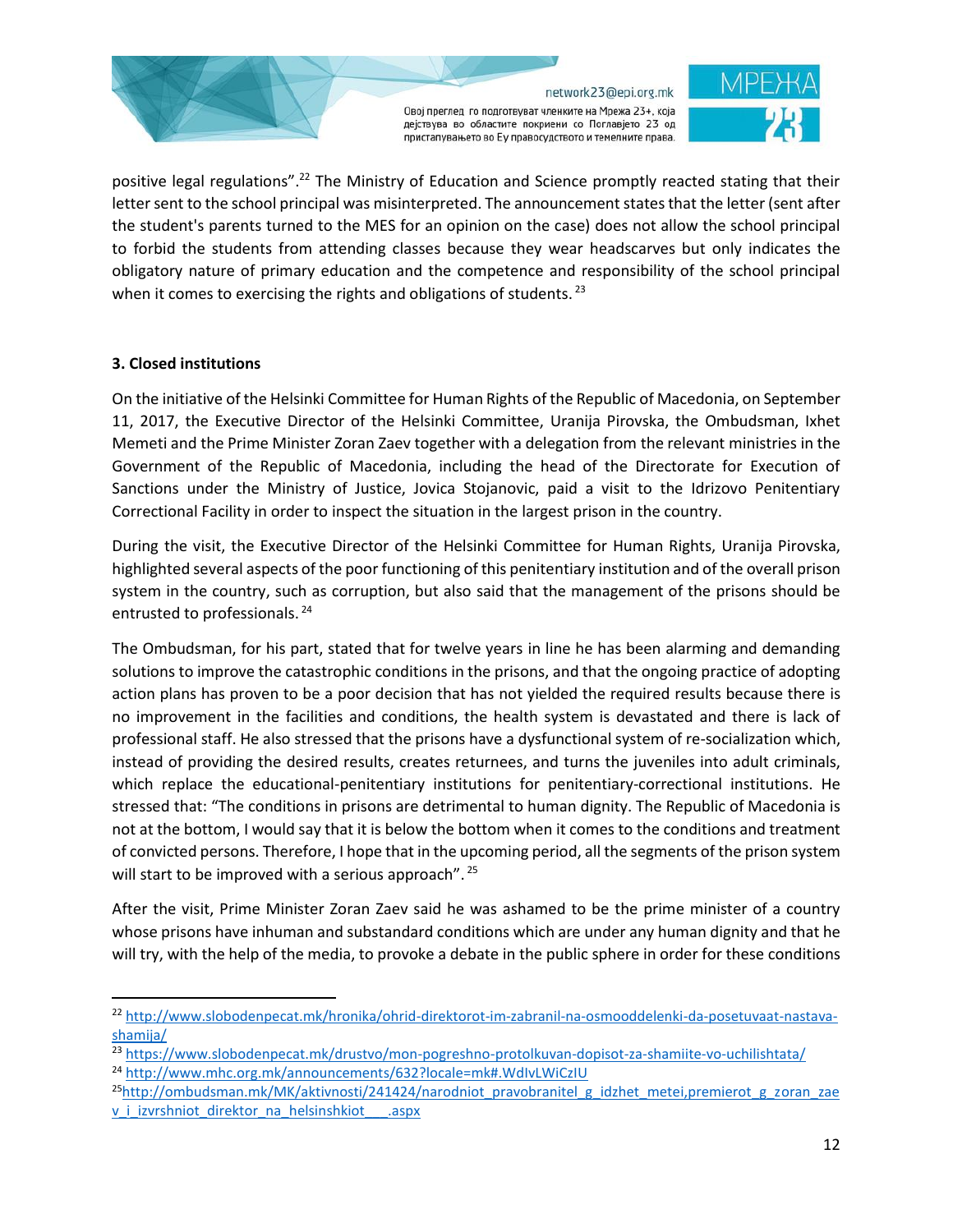Овој преглед го подготвуват членките на Мрежа 23+, која дејствува во областите покриени со Поглавјето 23 од пристапувањето во Еу правосудството и темелните права.



to urgently improve. He added that as one of the options, (which is only aimed at reducing the overcrowding of the facilities under "Izdizovo"), a debate had already started within the institutions for pardon of some of the convicts through a model of abolishing 30% of the total sentence, but also through other models addressing crimes where permitted, however excluding severe forms of crime, pedophilia and crimes against humanity. The prime minister added that some parts of the prison have to be demolished as their renovation is not possible. When asked by the media what happened to the loan (of 46 million euros) taken from the European Investment Bank 7-8 years ago to build a new prison in Idrizovo, the Prime Minister gave the floor to the architect who was supposed to build the new prison. She noted that the renovation began as late as 2014 and according to her, only a few percent of all facilities have started to be renovated or completed, while the bulk of the ruined prison is still untouched. <sup>26</sup>

Ten days later, on September 21, 2017, representatives of the Helsinki Committee paid a visit to the psychiatric hospital "Skopje" in Bardovci, where they also visited the homeless person Muharem Demirov. On that occasion, the Helsinki Committee expressed serious concern over Demirov's health, because, despite having been diagnosed with gangrene on both legs for more than three and a half months, he has been inadequately placed in this psychiatric institution.

Namely, despite the promise of the Minister of Health given on 5 June 2017 that the patient Muharem Demirov will be appropriately hospitalized at the PHI Clinic of Thoracic Vascular Surgery and will be placed in an emergency program for appropriate intervention, and after the intervention will be post-operatively located in the PHI Gerontology Institute "13 November", where full recovery would be enabled, on June 8, 2017, he was inadequately hospitalized in Bardovci without surgery and without any conditions for adequate health care. It is especially important that the person Muharem Demirov has no psychological disorders and hence he cannot be further held in the PHI Psychiatric Hospital "Skopje".<sup>27</sup>

### **4. Measures against racism and xenophobia**

During the month of September, the public debate on the topic of refugees continued, followed by a high level of xenophobic hate speech towards refugees, equating them with terrorists, using offensive and humiliating messages in order to call for prevention of their settlement in the country. In the speeches of the top leadership of VMRO-DPMNE, including its president Nikola Gruevski, communication experts recognized indirect xenophobic and discriminatory messages in relation to migrants.<sup>28</sup> In one of his speeches, the leader of the opposition VMRO-DPMNE pointed out that instead of a new factory that would hire people from Macedonia, the government made a plan to integrate migrants in the educational process, instead of creating conditions for opening new jobs for young people, they made a strategy for finding employment solutions for migrants. Several civil initiatives were initiated, aimed at collecting signatures of citizens against settlement of migrants, which incessantly encouraged and provoked hate speech. In addition, decisions were taken to hold a referendum (which was scheduled to take place on

<sup>26</sup> [https://sdk.mk/index.php/makedonija/se-sramam-shto-sum-premier-na-zemja-vakvi-zatvori-kazha-zaev-po](https://sdk.mk/index.php/makedonija/se-sramam-shto-sum-premier-na-zemja-vakvi-zatvori-kazha-zaev-po-uvidot-vo-idrizovo/)[uvidot-vo-idrizovo/](https://sdk.mk/index.php/makedonija/se-sramam-shto-sum-premier-na-zemja-vakvi-zatvori-kazha-zaev-po-uvidot-vo-idrizovo/)

<sup>27</sup> <http://www.mhc.org.mk/announcements/639?locale=mk#.WdVxI7puJPZ>

<sup>28</sup> <https://www.slobodnaevropa.mk/a/28719864.html>